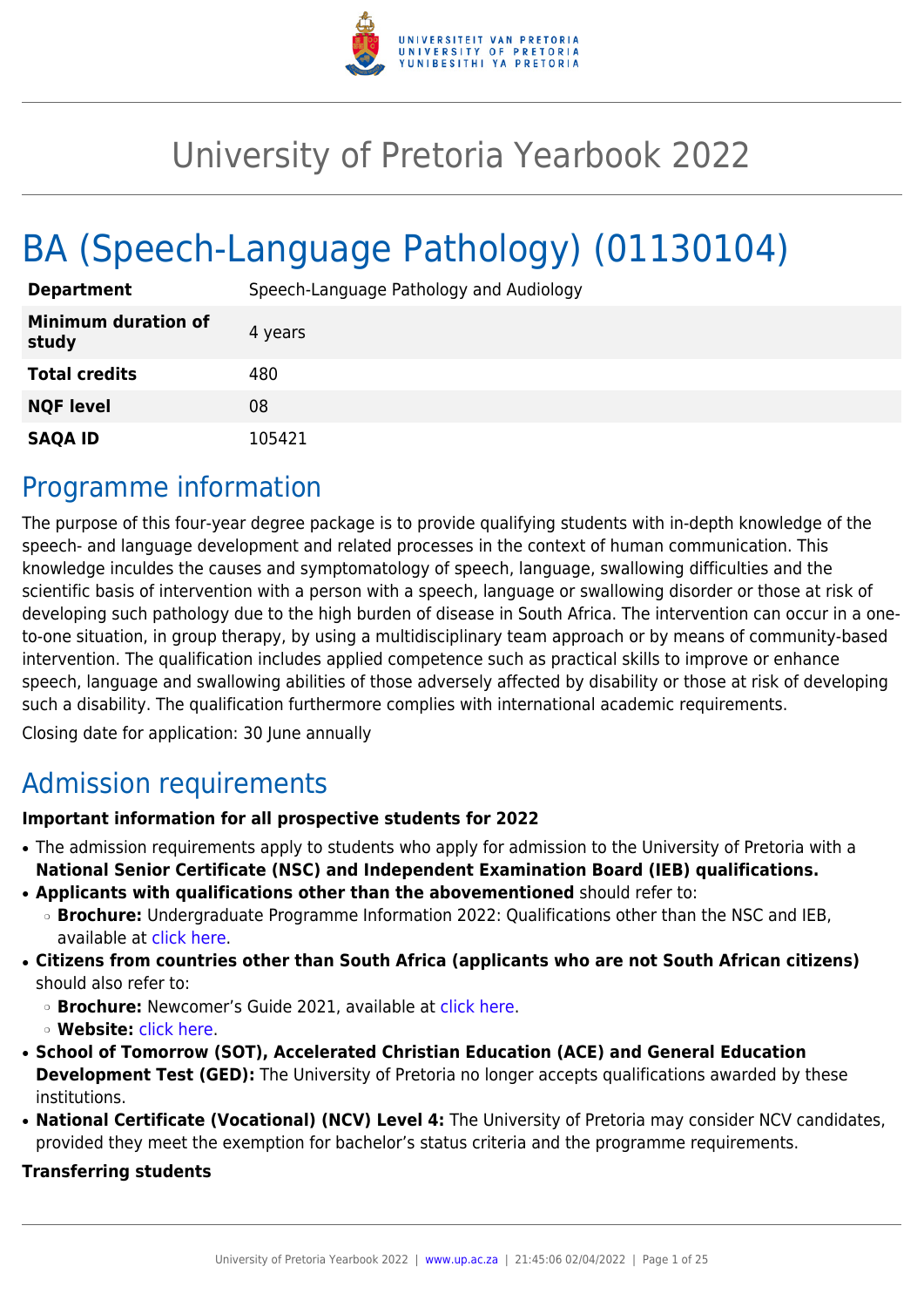

A transferring student is a student who, at the time of application for a degree programme at the University of Pretoria (UP) –

- is a registered student at another tertiary institution, or was previously registered at another tertiary institution and did not complete the programme enrolled for at that institution, and is not currently enrolled at a tertiary institution, or has completed studies at another tertiary institution, but is not currently enrolled at a tertiary institution, or has started with tertiary studies at UP, then moved to another tertiary institution and wants to be readmitted at UP.
- A transferring student will be considered for admission based on
- an NSC or equivalent qualification with exemption to bachelor's or diploma studies (whichever is applicable); and meeting the minimum faculty-specific subject requirements at NSC or tertiary level; or having completed a higher certificate at a tertiary institution with faculty-specific subjects/modules passed (equal to or more than 50%), as well as complying with faculty rules on admission;
- previous academic performance (must have passed all modules registered for up to the closing date of application ) or as per faculty regulation/promotion requirements;
- a certificate of good conduct.

**Note:** Students who have been dismissed at the previous institution due to poor academic performance, will not be considered for admission to UP.

# **Returning students**

A returning student is a student who, at the time of application for a degree programme –

- is a registered student at UP, and wants to transfer to another degree at UP, or was previously registered at UP and did not complete the programme enrolled for, and did not enrol at another tertiary institution in the meantime (including students who applied for leave of absence), or has completed studies at UP, but is not currently enrolled or was not enrolled at another tertiary institution after graduation.
- A returning student will be considered for admission based on
- an NSC or equivalent qualification with exemption to bachelor's or diploma studies (whichever is applicable); and meeting the minimum faculty-specific subject requirements at NSC or tertiary level; or previous academic performance (should have a cumulative weighted average of at least 50% for the programme enrolled for);
- having applied for and was granted leave of absence.

**Note:** Students who have been excluded/dismissed from a faculty due to poor academic performance may be considered for admission to another programme at UP. The Admissions Committee may consider such students if they were not dismissed more than twice. Only ONE transfer between UP faculties will be allowed, and a maximum of two (2) transfers within a faculty.

# **Important faculty-specific information on undergraduate programmes for 2022**

- This is a selection programme. The closing date indicates the closure of the application process.
- Life Orientation is excluded when calculating the APS.
- Faculty Yearbooks: [click here](http://www.up.ac.za/yearbooks/home).
- All modules (excluding foreign language modules) will only be presented in English, as English is the language of tuition, communication and correspondence.

# **1. You will be considered for conditional admission if space allows, and if you:**

- are a Grade 11 applicant (with an APS of 32 or more excluding Life Orientation), please submit your final Grade 11 examination results, and have a National Senior Certificate (NSC) with university endorsement or an equivalent qualification; OR
- are transferring from other recognised institutions to the University of Pretoria; OR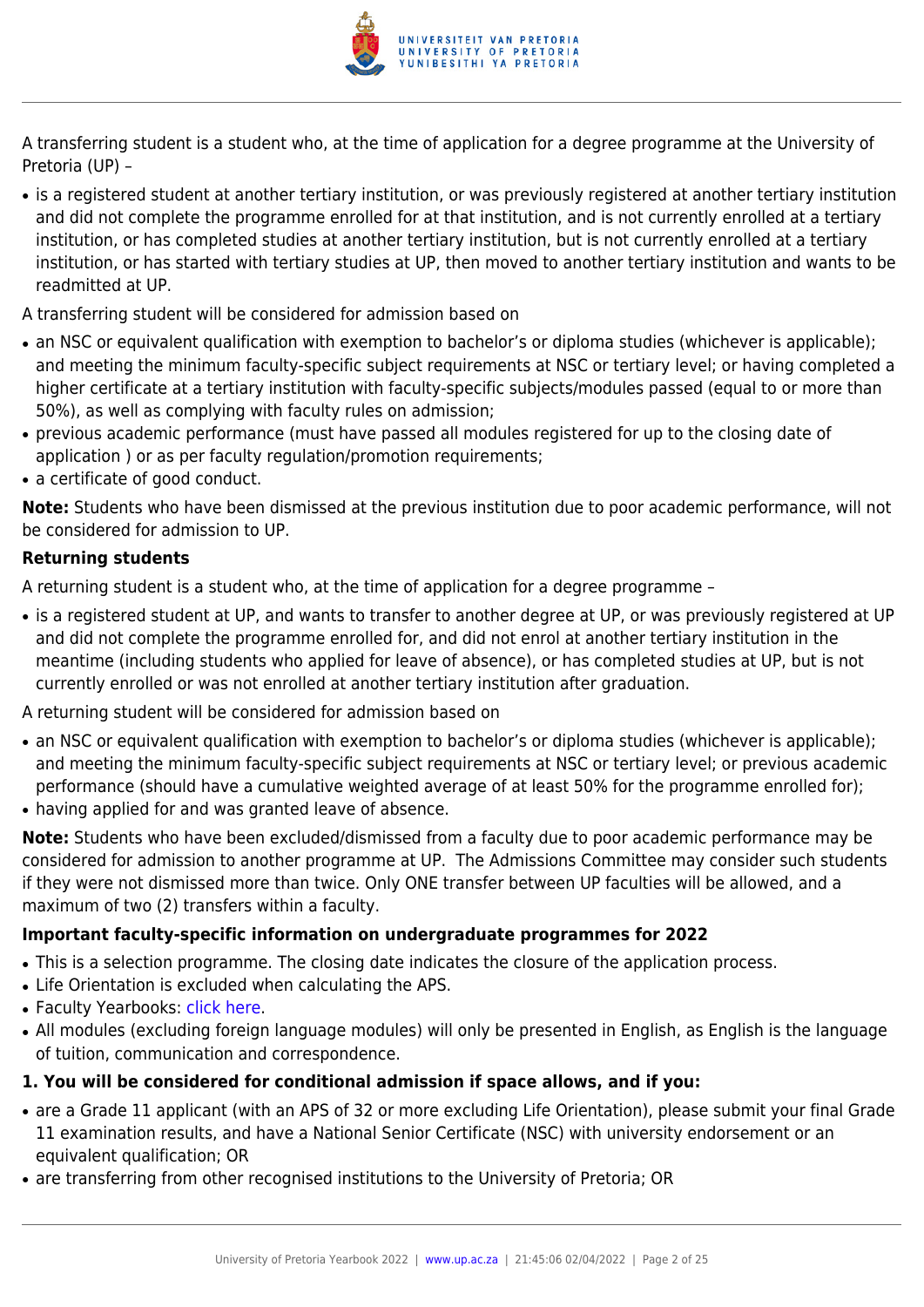

- are a graduate or have graduate status from another recognised tertiary institution; OR
- are a graduate of another Faculty at the University of Pretoria; AND
- comply with the minimum subject requirements and achievement levels, as well as the APS requirements of specific programmes.

If you are an applicant from a country other than South Africa, please apply for conditional admission based on your final results equivalent to Grade 11. Final admission is based on the qualification equivalent to the NSC.

# **2. You will be considered for final admission to degree studies if space allows, and if you:**

- have a National Senior Certificate (NSC) or equivalent qualification with admission to bachelor's degree studies, and comply with the minimum subject requirements as well as the APS requirements of your chosen programme; OR
- are a student transferring from another recognised tertiary institution and comply with the programme requirements; OR
- have graduate status from another recognised tertiary institution or are a graduate of another Faculty at the University of Pretoria.

If you are a citizen from a country other than South Africa or are a student with other qualifications equivalent to the NSC (including school qualifications from other countries, eg Spain, New Zealand, etc), you must obtain a Complete Exemption Certificate or a Foreign Conditional Exemption Certificate based on your international ('foreign') qualifications. Certificates can only be obtained from Universities South Africa (USAf) at [click here](http://www.mb.usaf.ac.za). In addition, these candidates must meet the relevant programme admission requirements.

# **University of Pretoria website: [click here](http://www.up.ac.za/faculty-of-humanities)**

| <b>Minimum requirements</b>                           |                    |                          |                        |
|-------------------------------------------------------|--------------------|--------------------------|------------------------|
| <b>Achievement level</b>                              |                    |                          |                        |
| <b>English Home</b>                                   |                    |                          | <b>APS</b>             |
| <b>Language or English</b><br><b>First Additional</b> | <b>Mathematics</b> | <b>APS</b><br>(Grade 11) | (NSC/IEB<br>completed) |
| Language                                              |                    |                          |                        |
|                                                       | 4                  | 32                       | 30                     |

\* To retain admission, you must obtain an APS of at least 30, at least a 5 for English and at least a 4 for Mathematics in the NSC.

- \* For the Speech-Language Pathology and Audiology programmes, the first study year is the same.
- **\* Note**: We will consider both first- and second-choice applications for BA (Speech-Language Pathology).

# Additional requirements

Practising speech-language therapists should have good speech production and language use to serve as a model for individuals with communication and hearing disorders. They should also have good hearing, vision, and motor ability in order to assess and treat individuals with a variety of communication disorders.

# Other programme-specific information

- Students who are deemed to be at risk of their level of academic literacy are compelled to take ALL 110 along with SEP 119, ZUL 119 or STW 110.
- Students who are deemed not at risk of their level of academic literacy may register for SEP 119, ZUL 119 or STW 110 only.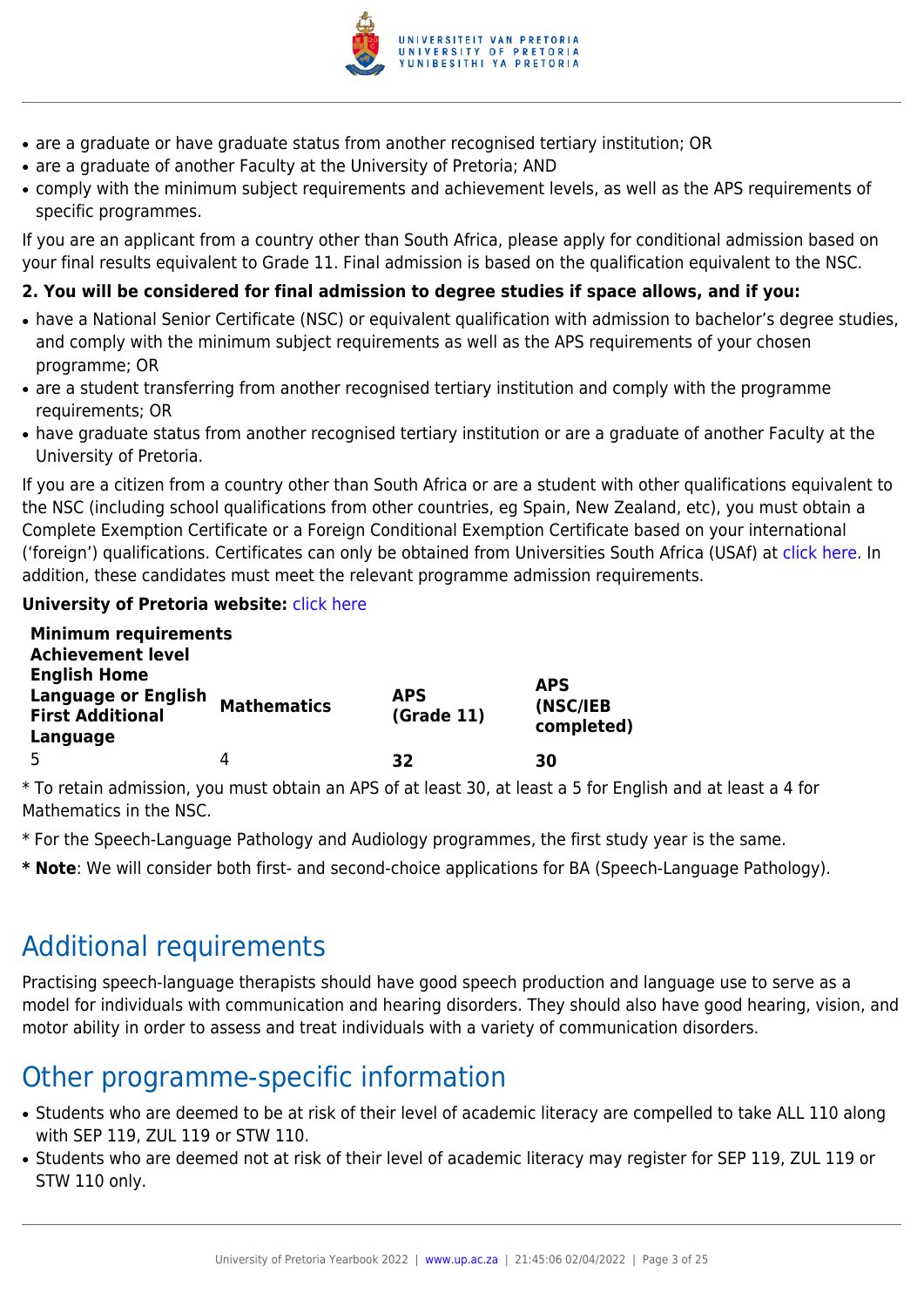

- For enrolled University of Pretoria students, change over from the Audiology programme to Speech-Language Pathology programme at the end of the first year of study will be subject to available space in the second year of study and to a selection process.
- To pass a module, 50% has to be achieved in the following modules: Audiology (ODL), Human communication (KMP), Speech Sciences (SWL) and Speech-Language Pathology (SPP).

# Pass with distinction

In order to pass the degree with distinction a student has to obtain:

- a final mark of 70% or higher for each of the modules of the final year;
- a weighted average of 75% (not rounded) or higher for the Speech-Language Pathology modules at fourth-year level; and also
- a final mark of 75% or higher for one of the theoretical modules, SPP 410 or SPP 420.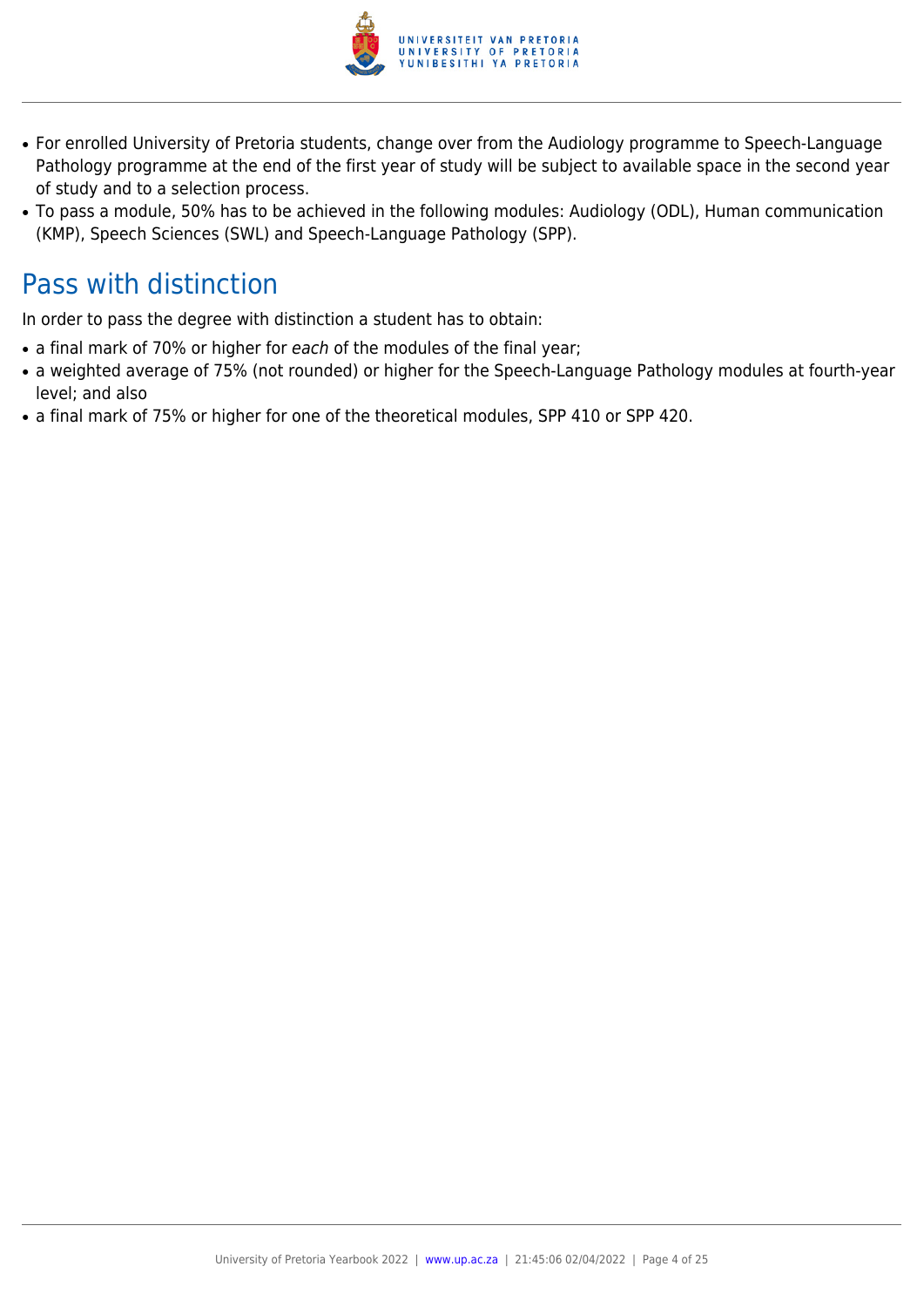

# Curriculum: Year 1

# **Minimum credits: 120**

Select one of the following : SEP 119 or ZUL 119 or STW 110.

# **Fundamental modules**

## **Academic information management 111 (AIM 111)**

| <b>Module credits</b>         | 4.00                                                                                                                                                                                                                                                                                                                          |
|-------------------------------|-------------------------------------------------------------------------------------------------------------------------------------------------------------------------------------------------------------------------------------------------------------------------------------------------------------------------------|
| <b>NQF Level</b>              | 05                                                                                                                                                                                                                                                                                                                            |
| Service modules               | Faculty of Engineering, Built Environment and Information Technology<br><b>Faculty of Education</b><br>Faculty of Economic and Management Sciences<br><b>Faculty of Humanities</b><br>Faculty of Law<br><b>Faculty of Health Sciences</b><br>Faculty of Natural and Agricultural Sciences<br>Faculty of Theology and Religion |
| <b>Prerequisites</b>          | No prerequisites.                                                                                                                                                                                                                                                                                                             |
| <b>Contact time</b>           | 2 lectures per week                                                                                                                                                                                                                                                                                                           |
| <b>Language of tuition</b>    | Module is presented in English                                                                                                                                                                                                                                                                                                |
| <b>Department</b>             | <b>Information Science</b>                                                                                                                                                                                                                                                                                                    |
| <b>Period of presentation</b> | Semester 1                                                                                                                                                                                                                                                                                                                    |

#### **Module content**

Find, evaluate, process, manage and present information resources for academic purposes using appropriate technology.

# **Academic information management 121 (AIM 121)**

| <b>Module credits</b>  | 4.00                                                                                                                                                                                                                                                                                                                                                                  |
|------------------------|-----------------------------------------------------------------------------------------------------------------------------------------------------------------------------------------------------------------------------------------------------------------------------------------------------------------------------------------------------------------------|
| <b>NQF Level</b>       | 05                                                                                                                                                                                                                                                                                                                                                                    |
| <b>Service modules</b> | Faculty of Engineering, Built Environment and Information Technology<br><b>Faculty of Education</b><br>Faculty of Economic and Management Sciences<br><b>Faculty of Humanities</b><br>Faculty of Law<br><b>Faculty of Health Sciences</b><br>Faculty of Natural and Agricultural Sciences<br>Faculty of Theology and Religion<br><b>Faculty of Veterinary Science</b> |
| <b>Prerequisites</b>   | No prerequisites.                                                                                                                                                                                                                                                                                                                                                     |
| <b>Contact time</b>    | 2 lectures per week                                                                                                                                                                                                                                                                                                                                                   |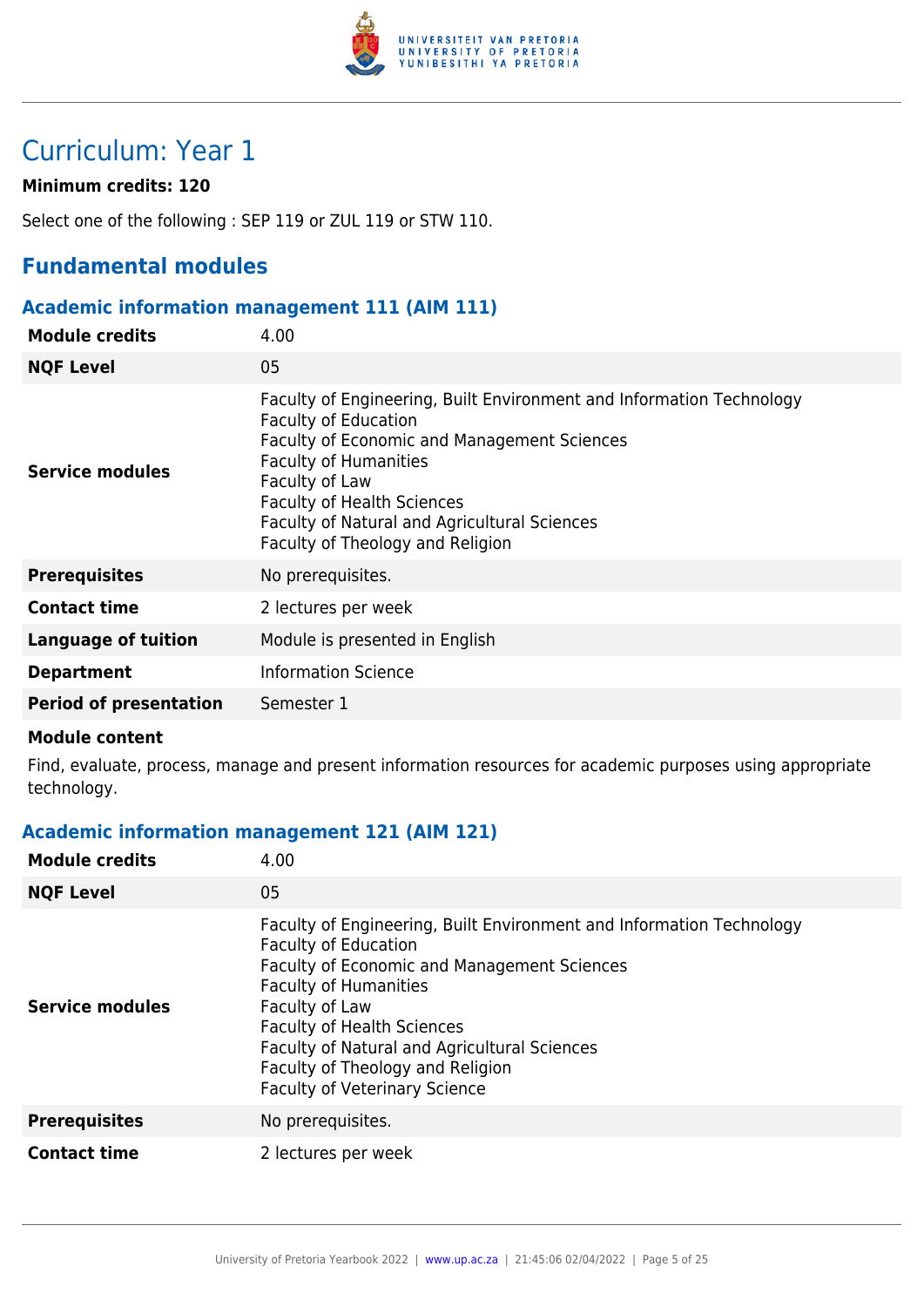

| <b>Language of tuition</b>    | Module is presented in English |
|-------------------------------|--------------------------------|
| <b>Department</b>             | <b>Informatics</b>             |
| <b>Period of presentation</b> | Semester 2                     |

Apply effective search strategies in different technological environments. Demonstrate the ethical and fair use of information resources. Integrate 21st-century communications into the management of academic information.

# **Academic literacy 110 (ALL 110)**

| <b>Module credits</b>         | 6.00                                                                  |
|-------------------------------|-----------------------------------------------------------------------|
| <b>NQF Level</b>              | 05                                                                    |
| <b>Service modules</b>        | <b>Faculty of Health Sciences</b><br>Faculty of Theology and Religion |
| <b>Prerequisites</b>          | No prerequisites.                                                     |
| <b>Contact time</b>           | 2 lectures per week                                                   |
| <b>Language of tuition</b>    | Module is presented in English                                        |
| <b>Department</b>             | Unit for Academic Literacy                                            |
| <b>Period of presentation</b> | Semester 1                                                            |

#### **Module content**

This module intends to equip students to cope more confidently and competently with the reading and understanding of a variety of texts, to apply these skills in a variety of contexts and to follow the conventions of academic writing.

# **Sepedi for beginners 119 (SEP 119)**

| <b>Module credits</b>         | 12.00                                            |
|-------------------------------|--------------------------------------------------|
| <b>NQF Level</b>              | 06                                               |
| <b>Prerequisites</b>          | No prerequisites.                                |
| <b>Contact time</b>           | 1 discussion class per week, 2 lectures per week |
| <b>Language of tuition</b>    | Module is presented in English                   |
| <b>Department</b>             | African Languages                                |
| <b>Period of presentation</b> | Semester 2                                       |

## **Module content**

\*For absolute beginners only.

\* Students from the School of Healthcare Sciences, who already possess the language skills taught in this module, may write an exemption examination.

The acquisition of basic Sepedi communicative skills with emphasis on everyday expressions and suitable high frequency vocabulary, within specific social situations.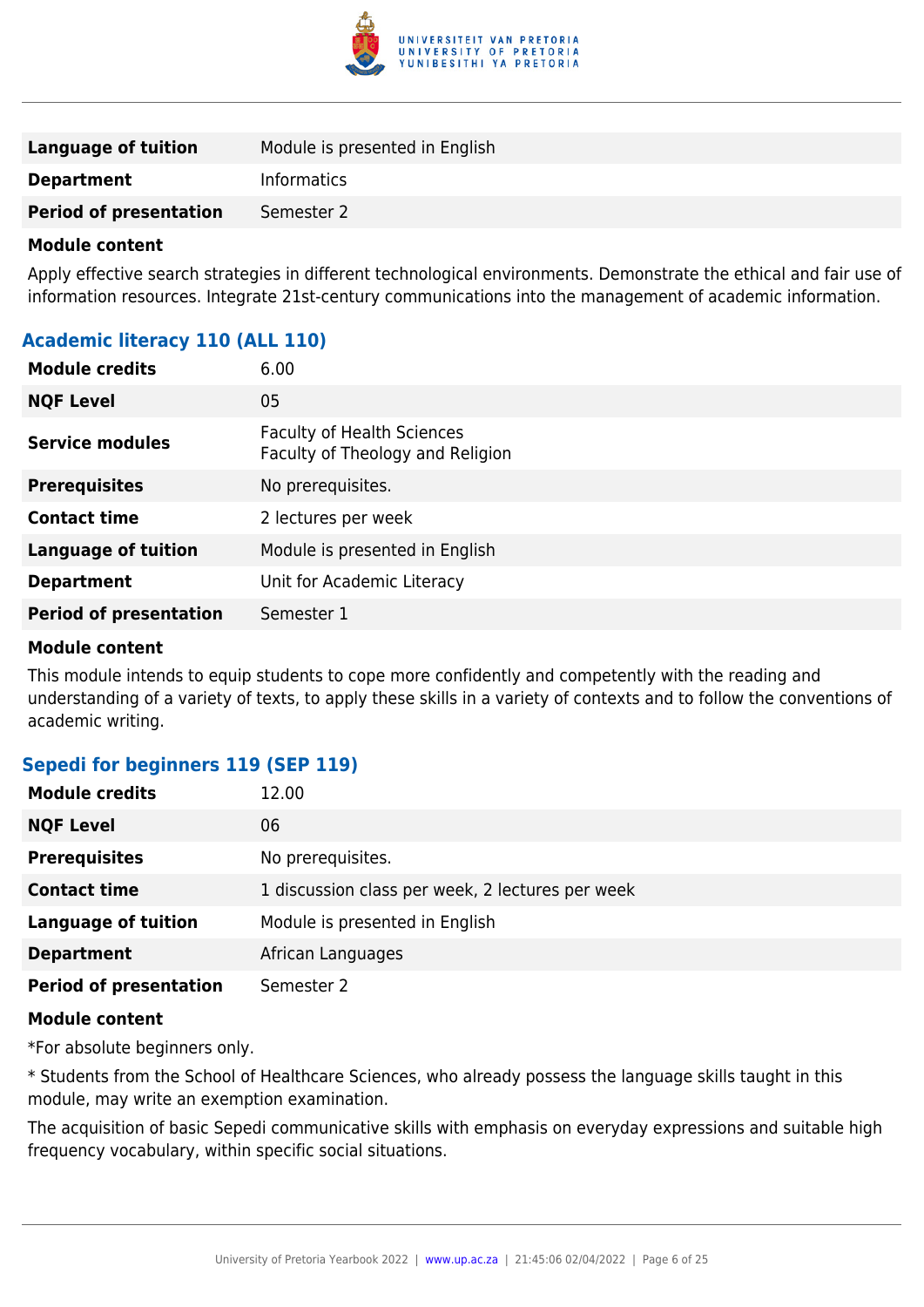

# **Setswana for beginners 110 (STW 110)**

| <b>Module credits</b>         | 12.00                                            |
|-------------------------------|--------------------------------------------------|
| <b>NQF Level</b>              | 06                                               |
| <b>Prerequisites</b>          | No prerequisites.                                |
| <b>Contact time</b>           | 1 discussion class per week, 2 lectures per week |
| <b>Language of tuition</b>    | Module is presented in English                   |
| <b>Department</b>             | African Languages                                |
| <b>Period of presentation</b> | Semester 1                                       |
| <b>Module content</b>         |                                                  |

\* For absolute beginners only.

The acquisition of basic Setswana communicative skills with emphasis on everyday expressions and suitable high frequency vocabulary within specific social situations.

# **Academic orientation 101 (UPO 101)**

| <b>Module credits</b>               | 0.00                                             |
|-------------------------------------|--------------------------------------------------|
| <b>NQF Level</b>                    | $00\,$                                           |
| <b>Prerequisites</b>                | No prerequisites.                                |
| <b>Language of tuition</b>          | Module is presented in English                   |
| <b>Department</b>                   | <b>Humanities Deans Office</b>                   |
| <b>Period of presentation</b>       | Year                                             |
| isiZulu for beginners 119 (ZUL 119) |                                                  |
| <b>Module credits</b>               | 12.00                                            |
| <b>NQF Level</b>                    | 06                                               |
| <b>Prerequisites</b>                | No prerequisites.                                |
| <b>Contact time</b>                 | 1 discussion class per week, 2 lectures per week |
| <b>Language of tuition</b>          | Module is presented in English                   |
| <b>Department</b>                   | African Languages                                |
| <b>Period of presentation</b>       | Semester 2                                       |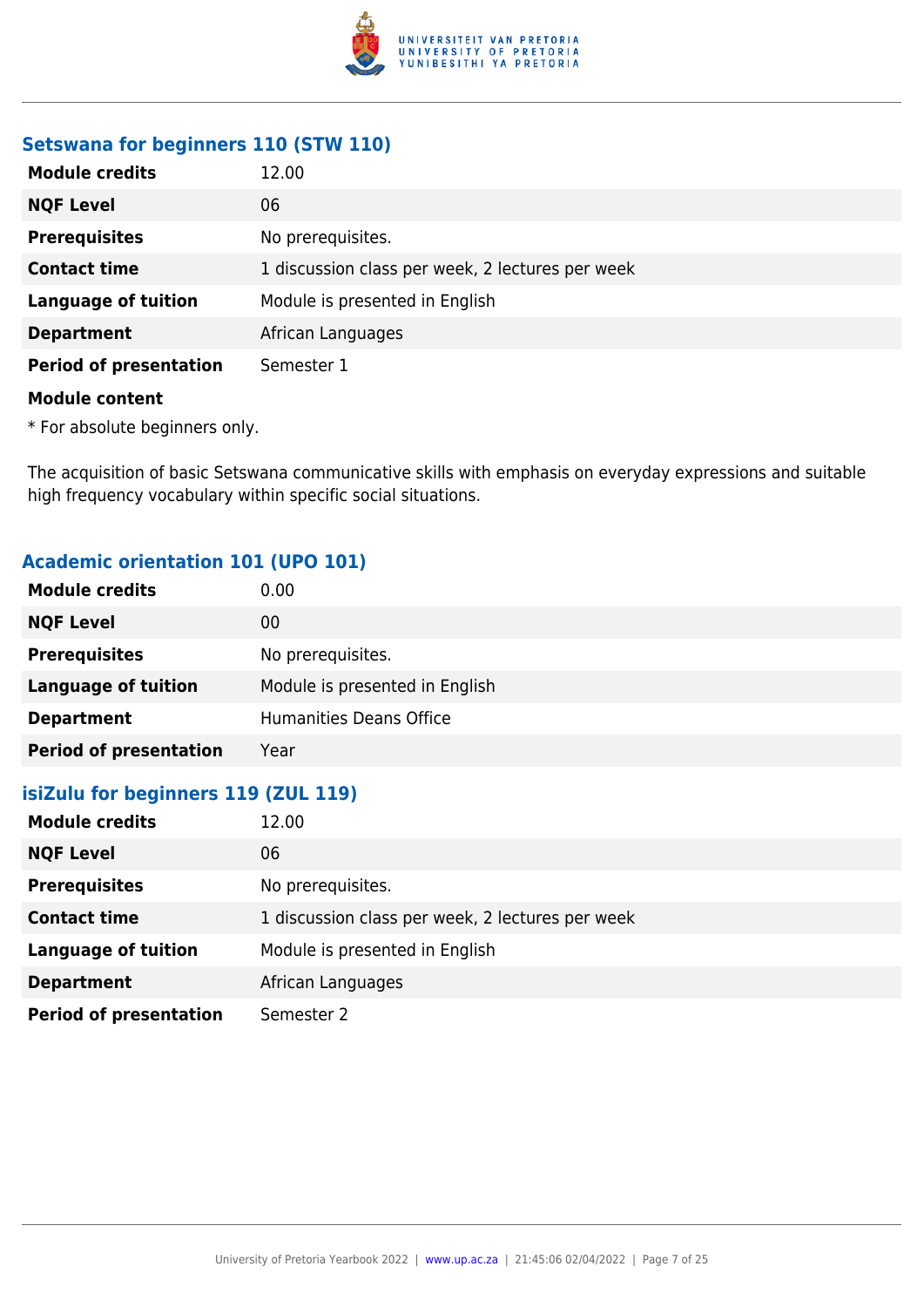

\*For absolute beginners only

\* Students from the School of Healthcare Sciences, who already possess the language skills taught in this module, may write an exemption examination.

The acquisition of basic isiZulu communicative skills with emphasis on everyday expressions and suitable high frequency vocabulary, within specific situations.

# **Core modules**

## **Anatomy 111 (ANA 111)**

| <b>Module credits</b><br>5.00 |                                           |
|-------------------------------|-------------------------------------------|
| <b>NQF Level</b><br>05        |                                           |
| <b>Service modules</b>        | <b>Faculty of Humanities</b>              |
| <b>Prerequisites</b>          | No prerequisites.                         |
| <b>Contact time</b>           | 1 practical per week, 2 lectures per week |
| <b>Language of tuition</b>    | Module is presented in English            |
| <b>Department</b>             | Anatomy                                   |
| <b>Period of presentation</b> | Semester 1                                |

## **Module content**

Anatomy for communication pathology

This module is on the theory and practical experience of the structure of the organs involved with speech production and hearing excluding neuro-anatomy. Anatomical terminology and elementary study of tissues; gross anatomy of structures involved with speech production and hearing: larynx, skeletal components and muscles involved with respiration, viscera of the respiratory system, bones and paranasal sinuses of the skull, synopsis of the cranial nerves, structure of the viscera of the vocal tract, structure of the ear; embryology of the face, palate, tongue, larynx and ear.

# **Physiology 110 (FSG 110)**

| <b>Module credits</b>         | 6.00                                                                         |
|-------------------------------|------------------------------------------------------------------------------|
| <b>NQF Level</b>              | 05                                                                           |
| <b>Service modules</b>        | <b>Faculty of Humanities</b><br>Faculty of Natural and Agricultural Sciences |
| <b>Prerequisites</b>          | No prerequisites.                                                            |
| <b>Contact time</b>           | 3 lectures per week                                                          |
| <b>Language of tuition</b>    | Module is presented in English                                               |
| <b>Department</b>             | Physiology                                                                   |
| <b>Period of presentation</b> | Semester 1                                                                   |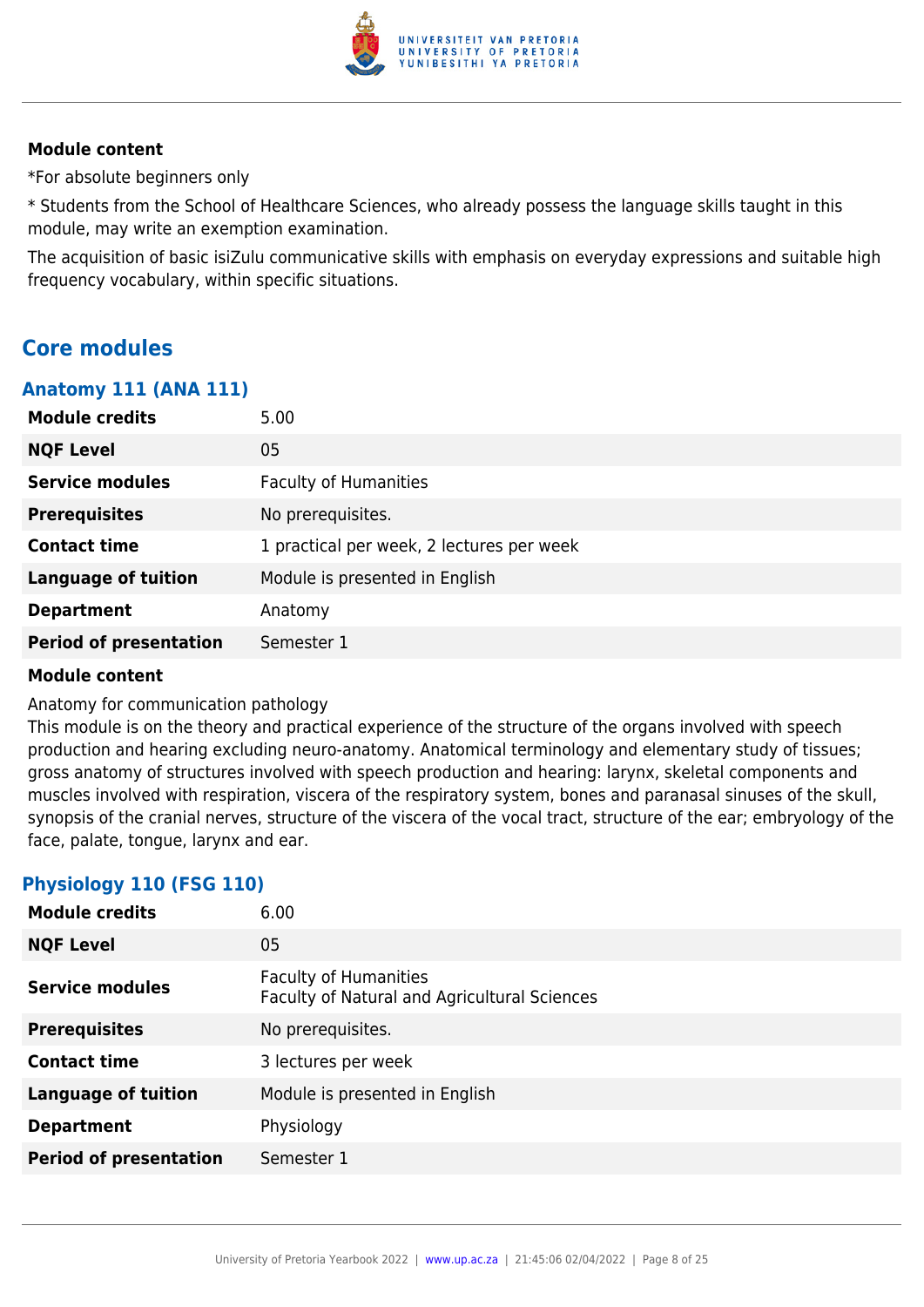

Introduction (terminology and anatomical orientation); chemical principles; cytology and histology; neurophysiology and the senses; haematology and body fluids; cardiovascular system.

# **Physiology 120 (FSG 120)**

| <b>Module credits</b>         | 6.00                                                                         |
|-------------------------------|------------------------------------------------------------------------------|
| <b>NQF Level</b>              | 05                                                                           |
| <b>Service modules</b>        | <b>Faculty of Humanities</b><br>Faculty of Natural and Agricultural Sciences |
| <b>Prerequisites</b>          | <b>FSG 110</b>                                                               |
| <b>Contact time</b>           | 3 lectures per week                                                          |
| <b>Language of tuition</b>    | Module is presented in English                                               |
| <b>Department</b>             | Physiology                                                                   |
| <b>Period of presentation</b> | Semester 2                                                                   |
|                               |                                                                              |

#### **Module content**

Respiratory system; nutrition; digestion and metabolism; kidneys and acid-base equilibrium; endocrinology; reproduction physiology and reproduction; skin and body temperatures.

# **Integrated healthcare leadership 120 (IHL 120)**

| <b>Module credits</b>         | 8.00                           |
|-------------------------------|--------------------------------|
| <b>NQF Level</b>              | 05                             |
| <b>Service modules</b>        | <b>Faculty of Humanities</b>   |
| <b>Contact time</b>           | 2 lectures per week            |
| <b>Language of tuition</b>    | Module is presented in English |
| <b>Department</b>             | <b>Nursing Science</b>         |
| <b>Period of presentation</b> | Semester 2                     |

#### **Module content**

Leadership and multidisciplinary team work. Healthcare systems and legislation. Determinants of health. Introduction to healthcare models (e.g. community-based care, family-centred care, etc.). Professionalism, Ethical principles. Management of diversity. NB: Only for School of Healthcare Sciences and Department of Speech-Language Pathology and Audiology students.

## **Medical terminology 180 (MTL 180)**

| <b>Module credits</b>  | 12.00                                                                                                                     |
|------------------------|---------------------------------------------------------------------------------------------------------------------------|
| <b>NQF Level</b>       | 05                                                                                                                        |
| <b>Service modules</b> | <b>Faculty of Health Sciences</b><br>Faculty of Natural and Agricultural Sciences<br><b>Faculty of Veterinary Science</b> |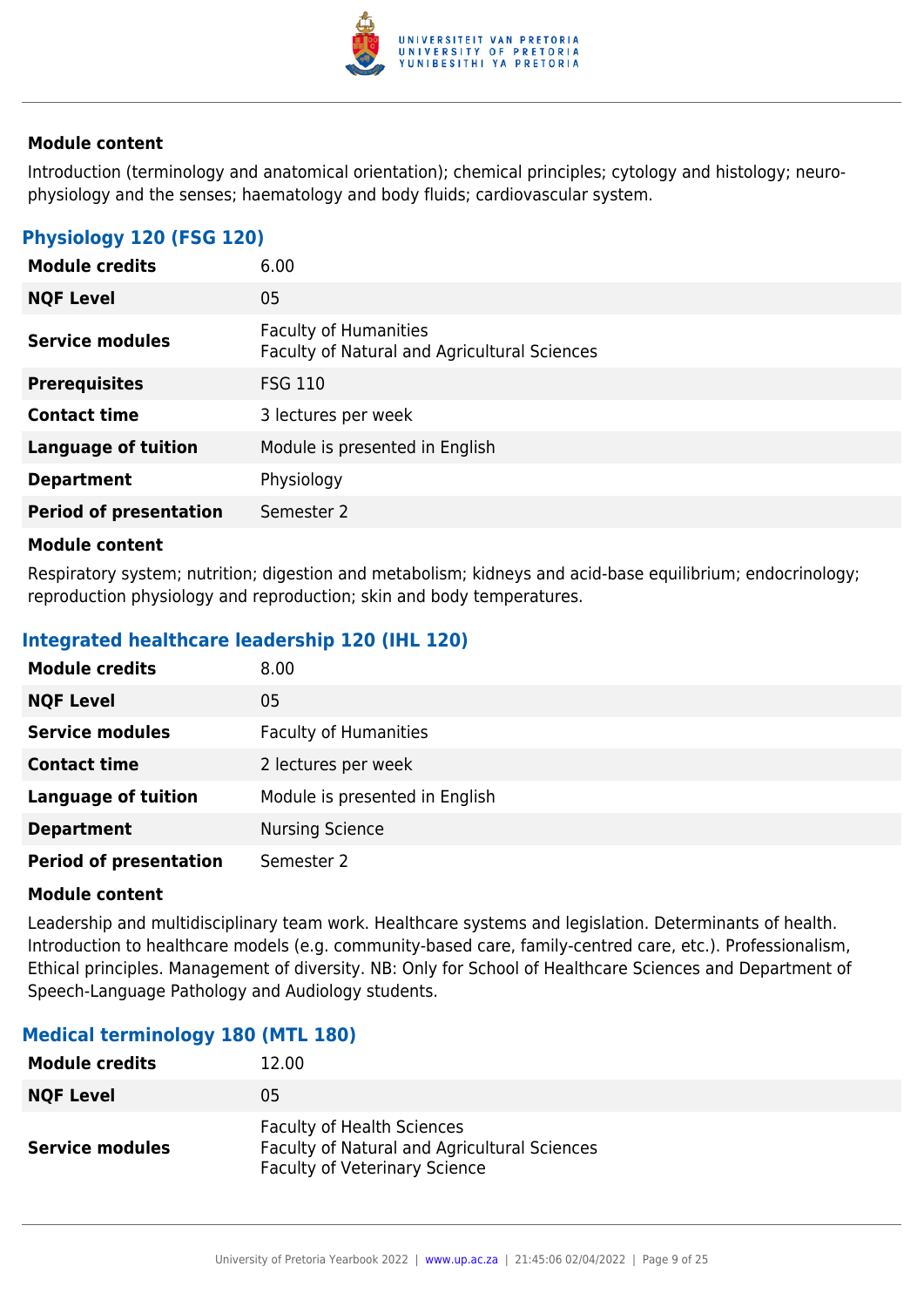

| <b>Prerequisites</b>          | No prerequisites.                         |
|-------------------------------|-------------------------------------------|
| <b>Contact time</b>           | 2 lectures per week                       |
| Language of tuition           | Module is presented in English            |
| <b>Department</b>             | Ancient and Modern Languages and Cultures |
| <b>Period of presentation</b> | Semester 1                                |

The acquisition of a basic medical orientated vocabulary compiled from Latin and Greek stem forms combined with prefixes and suffixes derived from those languages. The manner in which the meanings of medical terms can be determined by analysing the terms into their recognisable meaningful constituent parts, is taught and exercised. The functional use of medical terms in context as practical outcome of terminological application is continually attended to.

# **Audiology 110 (ODL 110)**

| <b>Module credits</b>         | 5.00                                    |
|-------------------------------|-----------------------------------------|
| <b>NQF Level</b>              | 05                                      |
| <b>Prerequisites</b>          | Admission into relevant programme       |
| <b>Contact time</b>           | 2 lectures per week                     |
| <b>Language of tuition</b>    | Module is presented in English          |
| <b>Department</b>             | Speech Language Pathology and Audiology |
| <b>Period of presentation</b> | Semester 1                              |

#### **Module content**

\*Closed – requires departmental selection Introduction to the physics of sound, audiological assessment, the basic audiometric test battery and the principles thereof.

# **Audiology 120 (ODL 120)**

| <b>Module credits</b>         | 7.00                                    |
|-------------------------------|-----------------------------------------|
| <b>NQF Level</b>              | 05                                      |
| <b>Prerequisites</b>          | Admission into relevant programme       |
| <b>Contact time</b>           | 2 lectures per week                     |
| <b>Language of tuition</b>    | Module is presented in English          |
| <b>Department</b>             | Speech Language Pathology and Audiology |
| <b>Period of presentation</b> | Semester 2                              |

#### **Module content**

\*Closed – requires departmental selection

Introduction to amplification (theory and practical application), aural rehabilitation and related assessment strategies.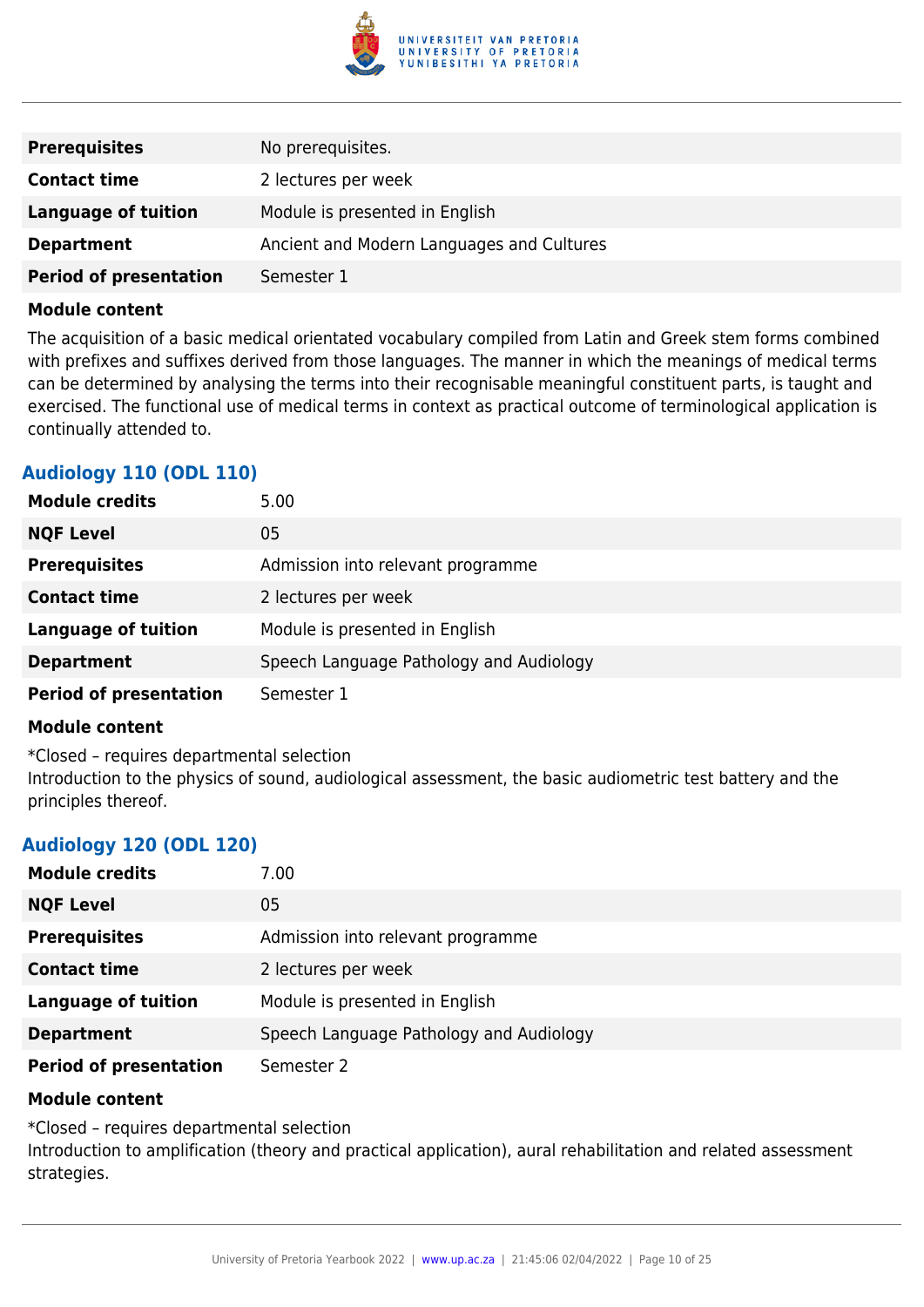

# **Psychology 110 (SLK 110)**

| <b>Module credits</b>         | 12.00                                                                                                                                                                                    |
|-------------------------------|------------------------------------------------------------------------------------------------------------------------------------------------------------------------------------------|
| <b>NQF Level</b>              | 05                                                                                                                                                                                       |
| <b>Service modules</b>        | Faculty of Engineering, Built Environment and Information Technology<br><b>Faculty of Education</b><br><b>Faculty of Health Sciences</b><br>Faculty of Natural and Agricultural Sciences |
| <b>Prerequisites</b>          | No prerequisites.                                                                                                                                                                        |
| <b>Contact time</b>           | 2 discussion classes per week, 2 lectures per week                                                                                                                                       |
| <b>Language of tuition</b>    | Module is presented in English                                                                                                                                                           |
| <b>Department</b>             | Psychology                                                                                                                                                                               |
| <b>Period of presentation</b> | Semester 1                                                                                                                                                                               |

#### **Module content**

This module is a general orientation to Psychology. An introduction is given to various theoretical approaches in Psychology, and the development of Psychology as a science is discussed. Selected themes from everyday life are explored and integrated with psychological principles. This module focuses on major personality theories. An introduction is given to various paradigmatic approaches in Psychology.

| <b>Module credits</b>         | 12.00                                                                                                                                                                                    |
|-------------------------------|------------------------------------------------------------------------------------------------------------------------------------------------------------------------------------------|
| <b>NQF Level</b>              | 05                                                                                                                                                                                       |
| <b>Service modules</b>        | Faculty of Engineering, Built Environment and Information Technology<br><b>Faculty of Education</b><br><b>Faculty of Health Sciences</b><br>Faculty of Natural and Agricultural Sciences |
| <b>Prerequisites</b>          | No prerequisites.                                                                                                                                                                        |
| <b>Contact time</b>           | 2 discussion classes per week, 2 lectures per week                                                                                                                                       |
| <b>Language of tuition</b>    | Module is presented in English                                                                                                                                                           |
| <b>Department</b>             | Psychology                                                                                                                                                                               |
| <b>Period of presentation</b> | Semester 2                                                                                                                                                                               |

# **Psychology 120 (SLK 120)**

#### **Module content**

This module introduces the student to a basic knowledge and understanding of the biological basis of human behaviour. The module addresses the key concepts and terminology related to the biological subsystem, the rules and principles guiding biological psychology, and identification of the interrelatedness of different biological systems and subsystems. In this module various cognitive processes are studied, including perception, memory, thinking, intelligence and creativity. Illustrations are given of various thinking processes, such as problem solving, critical, analytic and integrative thinking.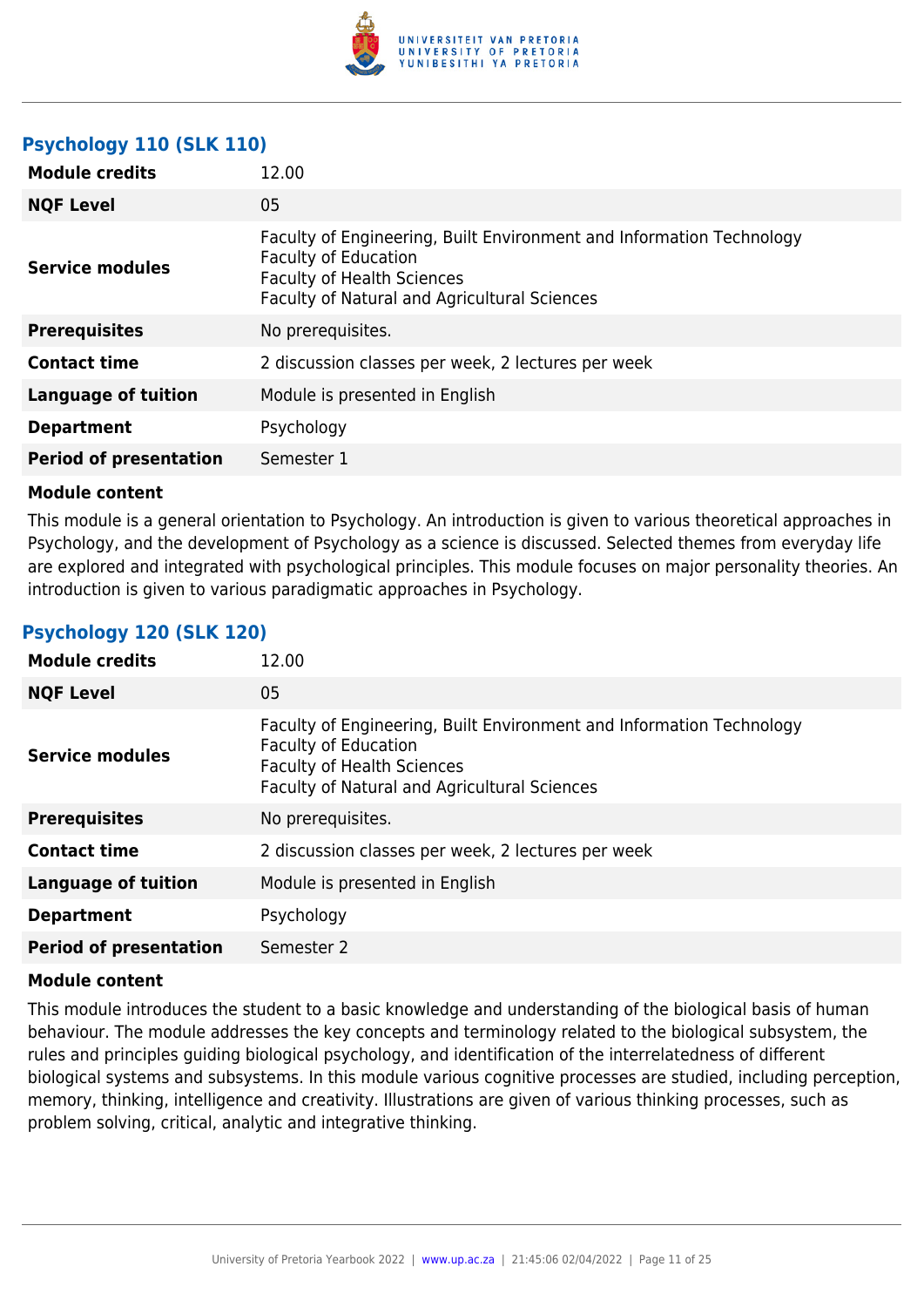

# **Speech-language pathology 110 (SPP 110)**

| <b>Module credits</b>         | 5.00                                    |
|-------------------------------|-----------------------------------------|
| <b>NQF Level</b>              | 05                                      |
| <b>Prerequisites</b>          | Admission into relevant programme       |
| <b>Contact time</b>           | 2 lectures per week                     |
| <b>Language of tuition</b>    | Module is presented in English          |
| <b>Department</b>             | Speech Language Pathology and Audiology |
| <b>Period of presentation</b> | Semester 1                              |

#### **Module content**

Typical language development across the lifespan, from prenatal language learning to infancy, the toddler years, preschool and school-age language and literacy development, and adolescent and adult language use. Factors influencing language development.

# **Speech-language pathology 120 (SPP 120)**

| <b>Module credits</b>         | 7.00                                    |
|-------------------------------|-----------------------------------------|
| <b>NQF Level</b>              | 05                                      |
| <b>Prerequisites</b>          | Admission into relevant programme       |
| <b>Contact time</b>           | 2 lectures per week                     |
| <b>Language of tuition</b>    | Module is presented in English          |
| <b>Department</b>             | Speech Language Pathology and Audiology |
| <b>Period of presentation</b> | Semester 2                              |

## **Module content**

\*Closed – requires departmental selection.

Introduction to communication disorders. Theoretical principles of assessment and intervention in communnication disorders; basic assessment protocol; procedures and techniques. Introduction to ethical principles and standards. Theoretical basis of prevention and primary health care; prevention programmes for speech, language and hearing disorders with special emphasis on identification in primary healthcare.

# **Speech science 110 (SWL 110)**

| <b>Module credits</b>         | 6.00                                    |
|-------------------------------|-----------------------------------------|
| <b>NQF Level</b>              | 05                                      |
| <b>Prerequisites</b>          | Admission to relevant programme         |
| <b>Contact time</b>           | 3 lectures per week                     |
| <b>Language of tuition</b>    | Module is presented in English          |
| <b>Department</b>             | Speech Language Pathology and Audiology |
| <b>Period of presentation</b> | Semester 1                              |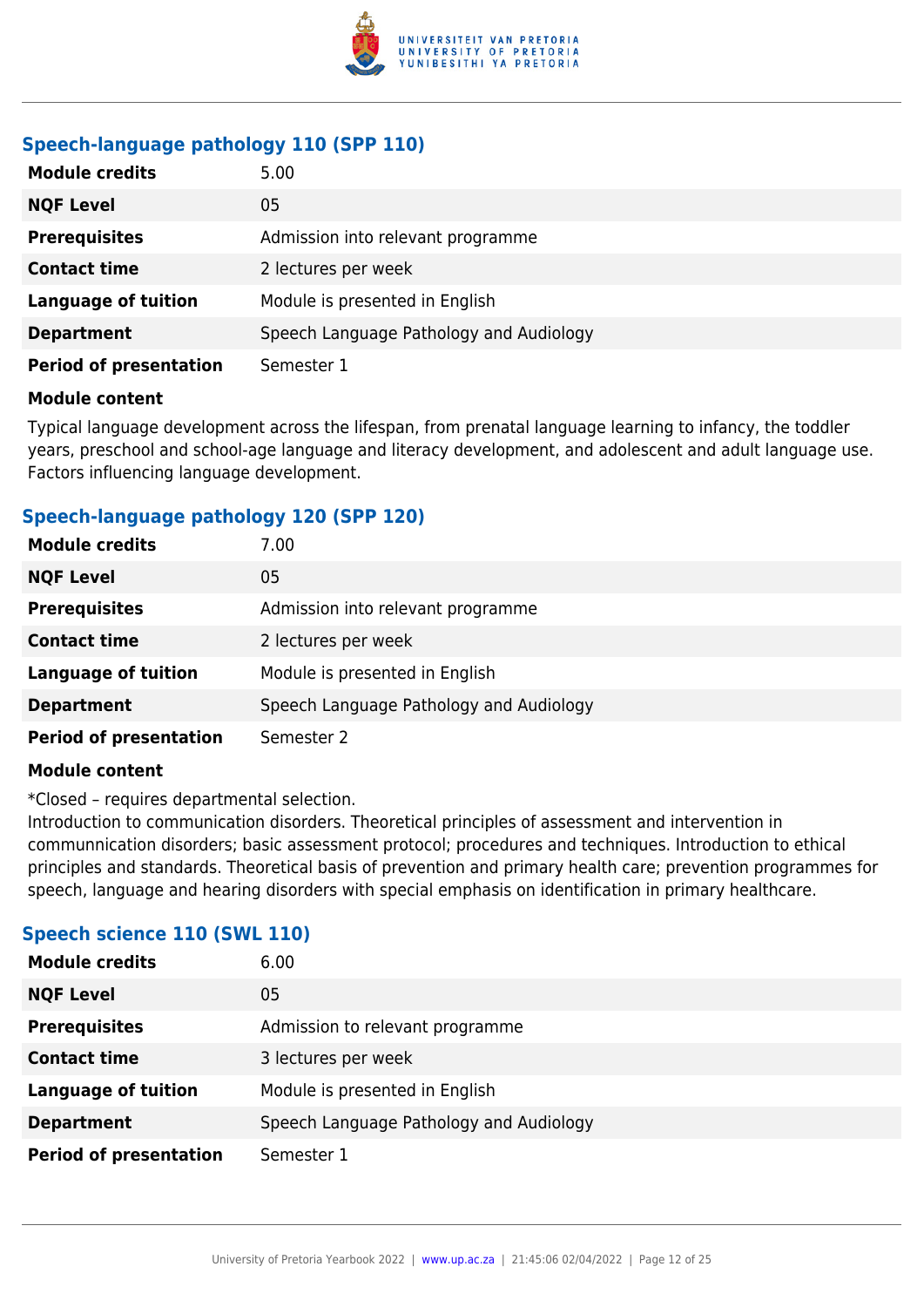

\*Closed- requires departmental seIection

Introduction to linguistics. Speech, language and communication. Application of pragmatic theories to the study of language, semantics, syntax, morphology, phonology, normal receptive and expressive processes.

# **Speech science 120 (SWL 120)**

| <b>Module credits</b>         | 6.00                                    |
|-------------------------------|-----------------------------------------|
| <b>NQF Level</b>              | 05                                      |
| <b>Prerequisites</b>          | Admission to relevant programme.        |
| <b>Contact time</b>           | 3 lectures per week                     |
| <b>Language of tuition</b>    | Module is presented in English          |
| <b>Department</b>             | Speech Language Pathology and Audiology |
| <b>Period of presentation</b> | Semester 2                              |

#### **Module content**

\* Closed - requires departmental selection.

Introduction to acoustic phonetics. Introduction to physics of sound. Resonance and speech, speech acoustics, speech sound spectrography (experimental phonetics).

# **Speech science: 181 (SWL 181)**

| <b>Module credits</b>         | 5.00                                    |
|-------------------------------|-----------------------------------------|
| <b>NQF Level</b>              | 05                                      |
| <b>Prerequisites</b>          | admission to relevant program           |
| <b>Contact time</b>           | 28 practicals                           |
| <b>Language of tuition</b>    | Module is presented in English          |
| <b>Department</b>             | Speech Language Pathology and Audiology |
| <b>Period of presentation</b> | Year                                    |

## **Module content**

\*Closed- requires departmental selection

Introduction to articulatory phonetics. The speech communication process – production phase. The speech organs: position and function. Different airstream mechanisms, consonant table, articulatory and perceptual characteristics of consonants, including phonetic symbols and diacritics.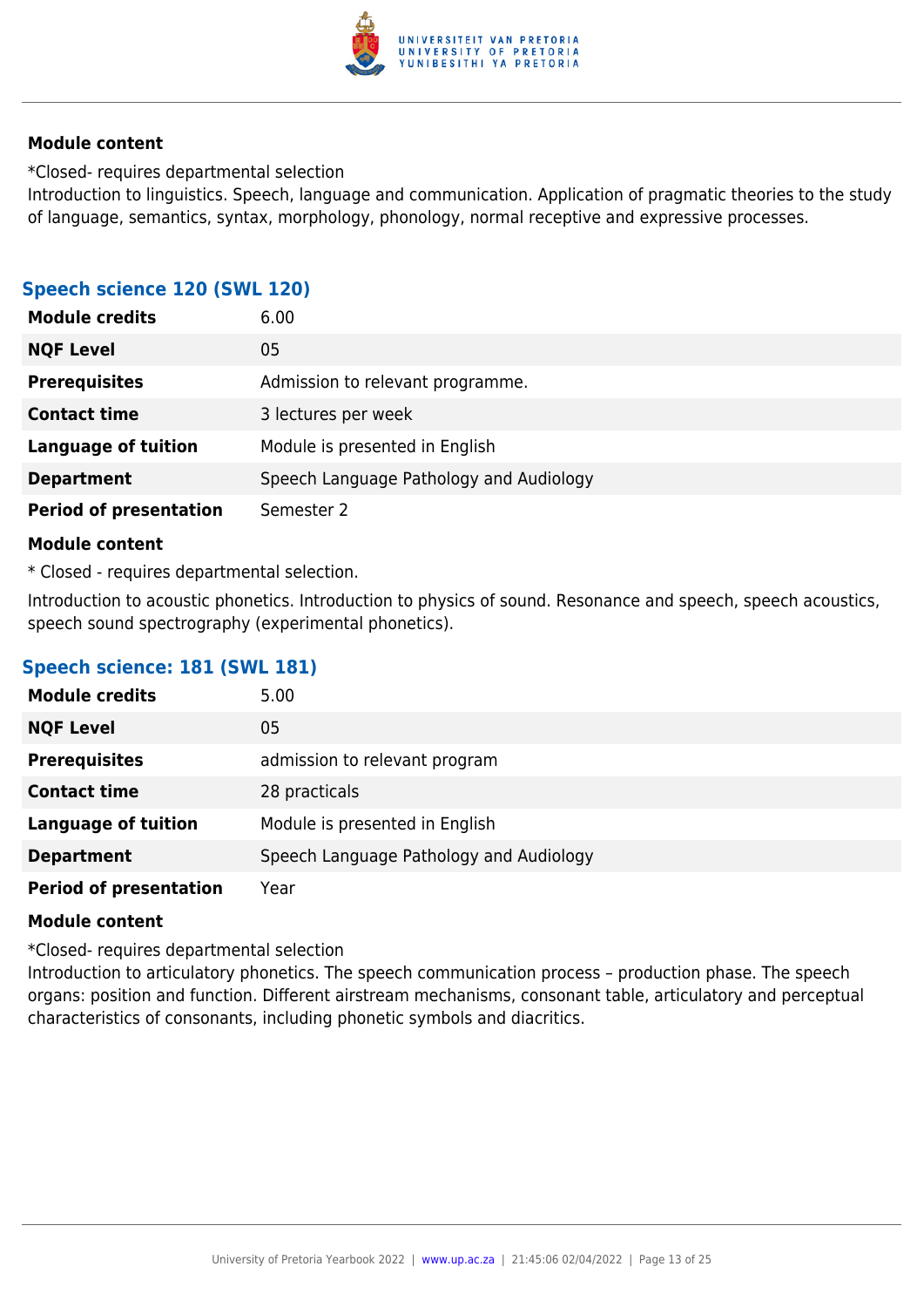

# Curriculum: Year 2

**Minimum credits: 120**

# **Core modules**

# **Integrated healthcare leadership 210 (IHL 210)**

| <b>Module credits</b>         | 8.00                                                                                                      |
|-------------------------------|-----------------------------------------------------------------------------------------------------------|
| <b>NQF Level</b>              | 06                                                                                                        |
| <b>Service modules</b>        | <b>Faculty of Humanities</b>                                                                              |
| <b>Prerequisites</b>          | IHL 112/2/3, IHL 120 (For Audiology and Speech-Language Pathology students<br>only IHL 120 is applicable) |
| <b>Contact time</b>           | 2 lectures per week                                                                                       |
| <b>Language of tuition</b>    | Module is presented in English                                                                            |
| <b>Department</b>             | <b>Nursing Science</b>                                                                                    |
| <b>Period of presentation</b> | Semester 1                                                                                                |

#### **Module content**

Principles of project management. Communication principles. Leadership. Health promotion and education, advocacy and literacy. Counselling for health behaviour change. NB: Only for School of Healthcare Sciences and Speech- Language Pathology and Audiology students.

## **Human communication 210 (KMP 210)**

| <b>Module credits</b>         | 6.00                                    |
|-------------------------------|-----------------------------------------|
| <b>NQF Level</b>              | 06                                      |
| <b>Prerequisites</b>          | ODL 110, ODL 120, SPP 110, 120          |
| <b>Contact time</b>           | 2 lectures per week                     |
| <b>Language of tuition</b>    | Module is presented in English          |
| <b>Department</b>             | Speech Language Pathology and Audiology |
| <b>Period of presentation</b> | Semester 1                              |

#### **Module content**

\*Closed requires departmental selection

Aural rehabilitation for infants, children and adults with hearing loss: assessment, intervention components, services and the shared role of the speech-language therapist and audiologist.

# **Human communication 220 (KMP 220)**

| <b>Module credits</b> | 6.00                               |
|-----------------------|------------------------------------|
| <b>NQF Level</b>      | 06                                 |
| <b>Prerequisites</b>  | ODL 110, ODL 120, SPP 110, SPP 120 |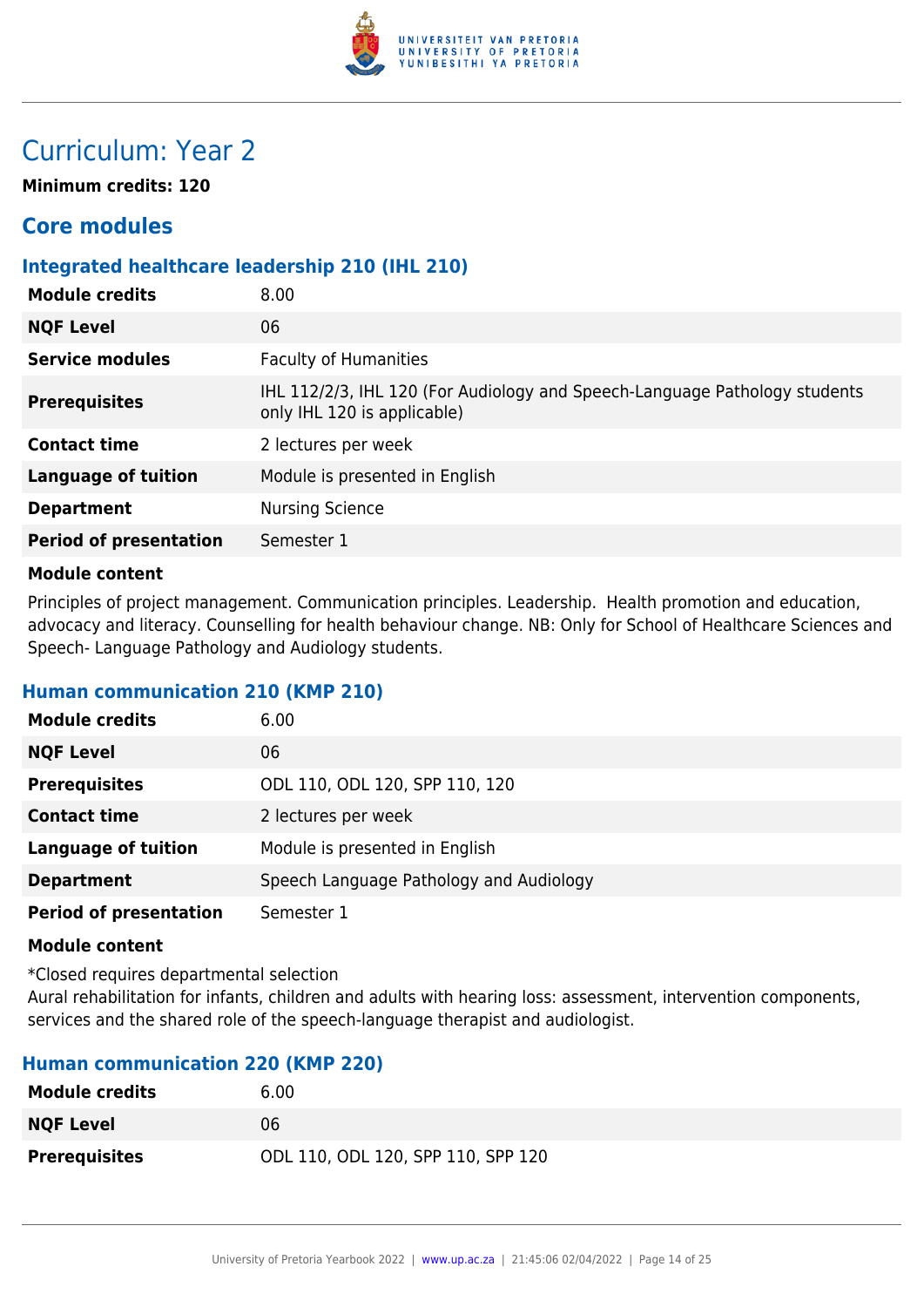

| <b>Contact time</b>           | 2 lectures per week                     |
|-------------------------------|-----------------------------------------|
| Language of tuition           | Module is presented in English          |
| <b>Department</b>             | Speech Language Pathology and Audiology |
| <b>Period of presentation</b> | Semester 2                              |

\*Closed – requires departmental selection

Early communication intervention: Principles and approaches, description of risk populations, screening, assessment and intervention of infants and toddlers at risk of communication delay, caregiver education. Auditory processing disorders: Organic and non-organic causes; the central auditory nervous system; different approaches to auditory processing and auditory processing disorders. Description and profiling of auditory processing disorders, screening procedures, assessment and intervention. A transdisciplinary approach to auditory processing disorders.

# **Neuro-anatomy for communication pathology 211 (NAN 211)**

| <b>Module credits</b>         | 7.00                                     |
|-------------------------------|------------------------------------------|
| <b>NQF Level</b>              | 06                                       |
| <b>Prerequisites</b>          | No prerequisites.                        |
| <b>Contact time</b>           | 1 lecture per week, 1 practical per week |
| <b>Language of tuition</b>    | Module is presented in English           |
| <b>Department</b>             | Anatomy                                  |
| <b>Period of presentation</b> | Semester 1                               |

#### **Module content**

This module focuses on the theory and practical experience of the structure of the central nervous system, course and distribution of the cranial nerves and embryology of the central nervous system. Division; embryology of the central nervous system; histology of the nervous system; gross anatomy: spinal cord, brain stem, cerebral hemispheres, ventricles, meninges and circulation of cerebro-spinal fluid, blood circulation, cranial nerves, autonomic nervous system and tracts of the CNS.

## **Neuro-physiology 221 (NFG 221)**

| <b>Module credits</b>         | 7.00                           |
|-------------------------------|--------------------------------|
| <b>NQF Level</b>              | 06                             |
| <b>Prerequisites</b>          | <b>FSG 110 and FSG 120</b>     |
| <b>Contact time</b>           | 2 lectures per week            |
| <b>Language of tuition</b>    | Module is presented in English |
| <b>Department</b>             | Physiology                     |
| <b>Period of presentation</b> | Semester 2                     |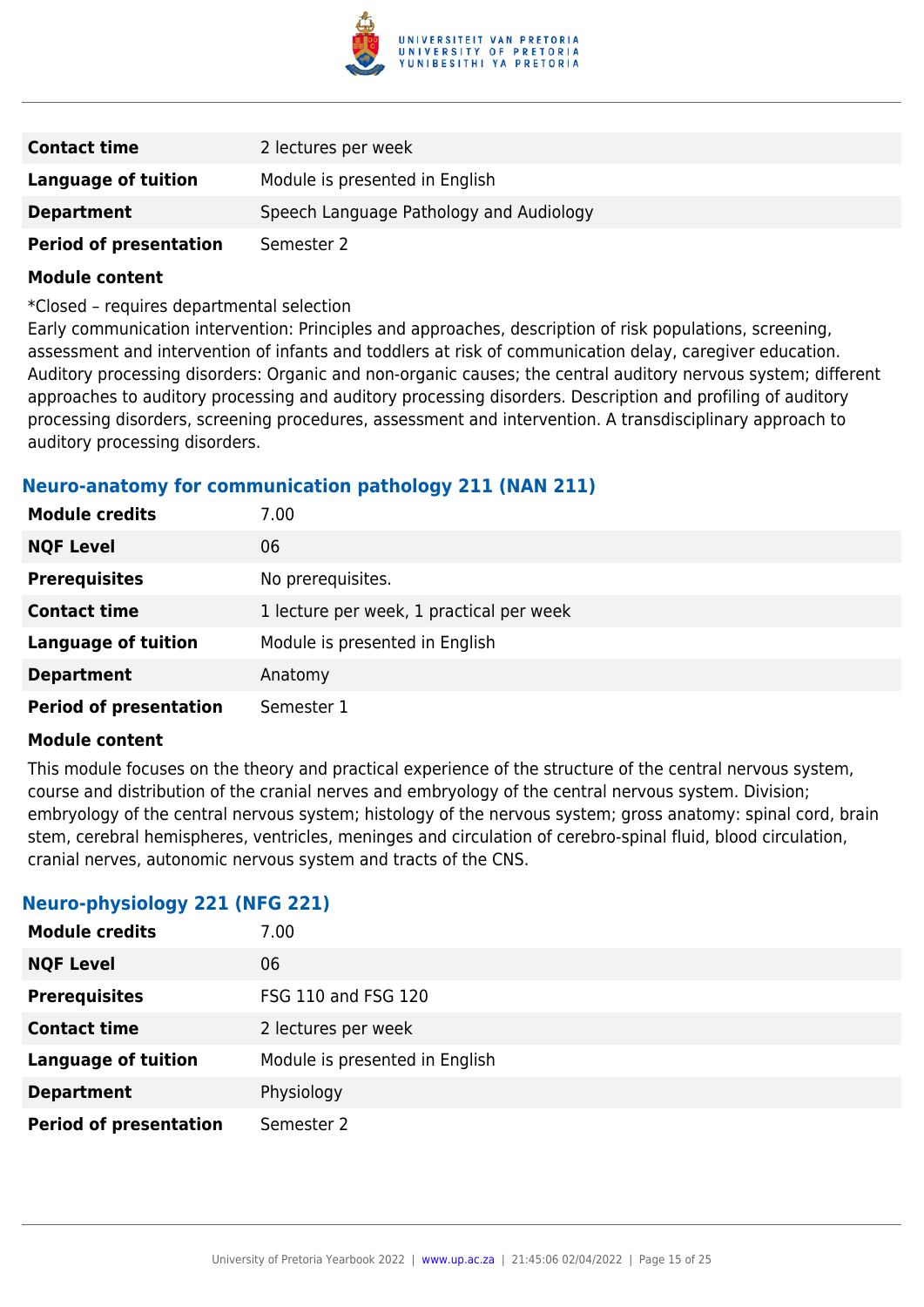

Neuronal physiology, central nervous system, peripheral nervous system, including the afferent and efferent divisions.

# **Psychology 210 (SLK 210)**

| <b>Module credits</b>         | 20.00                                                                                                                                                     |
|-------------------------------|-----------------------------------------------------------------------------------------------------------------------------------------------------------|
| <b>NQF Level</b>              | 06                                                                                                                                                        |
| Service modules               | Faculty of Engineering, Built Environment and Information Technology<br><b>Faculty of Health Sciences</b><br>Faculty of Natural and Agricultural Sciences |
| <b>Prerequisites</b>          | SLK 110, SLK 120(GS)                                                                                                                                      |
| <b>Contact time</b>           | 2 discussion classes per week, 2 lectures per week                                                                                                        |
| <b>Language of tuition</b>    | Module is presented in English                                                                                                                            |
| <b>Department</b>             | Psychology                                                                                                                                                |
| <b>Period of presentation</b> | Semester 1                                                                                                                                                |
|                               |                                                                                                                                                           |

#### **Module content**

In this module human development from conception through adolescence to adulthood is discussed with reference to various psychological theories. Incorporated are the developmental changes related to cognitive, physical, emotional and social functioning of the individual and the context of work in adulthood. Traditional and contemporary theories of human development explaining and describing these stages are studied in order to address the key issues related to both childhood and adulthood.

# **Speech-language pathology 210 (SPP 210)**

| <b>Module credits</b>         | 15.00                                   |
|-------------------------------|-----------------------------------------|
| <b>NQF Level</b>              | 06                                      |
| <b>Prerequisites</b>          | SPP 110, 120                            |
| <b>Contact time</b>           | 3 lectures per week                     |
| <b>Language of tuition</b>    | Module is presented in English          |
| <b>Department</b>             | Speech Language Pathology and Audiology |
| <b>Period of presentation</b> | Semester 1                              |

## **Module content**

\*Closed – requires departmental selection

Description of speech sound disorders and craniofacial disorders. Nature and causal factors of the disorders. Characteristics of clients with the disorders. Approaches to assessment and intervention. Introduction to orofacial myofunctional disorders.

# **Speech-language pathology 220 (SPP 220)**

**Module credits** 15.00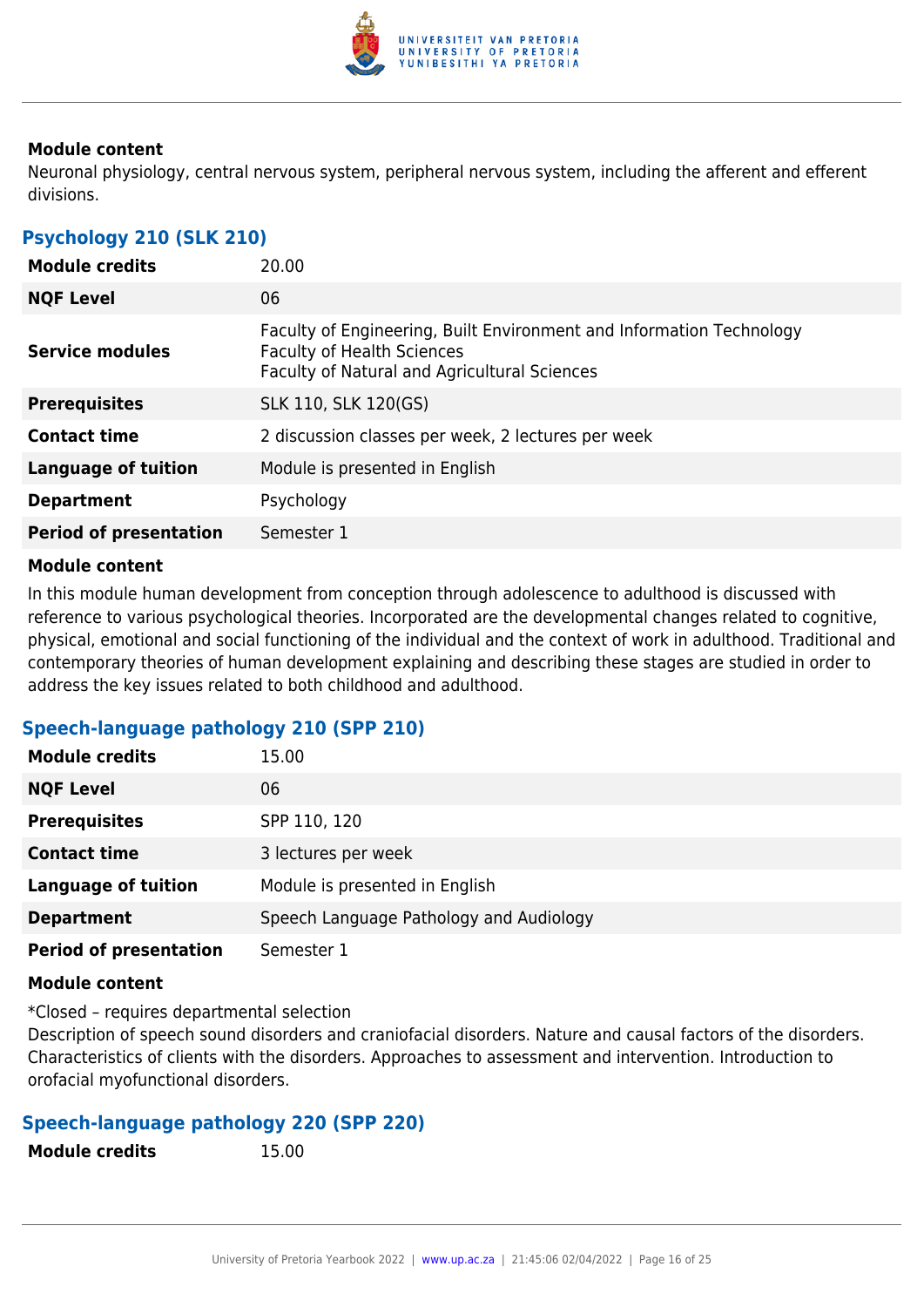

| <b>NQF Level</b>              | 06                                      |
|-------------------------------|-----------------------------------------|
| <b>Prerequisites</b>          | SPP 110, 120.                           |
| <b>Contact time</b>           | 3 lectures per week                     |
| <b>Language of tuition</b>    | Module is presented in English          |
| <b>Department</b>             | Speech Language Pathology and Audiology |
| <b>Period of presentation</b> | Semester 2                              |

\*Closed – requires departmental selection

Description of child language disorders and language learning disorders, as well as autism spectrum disorder. Overview of the nature and causal factors of the disorders. Characteristics of clients with the disorders. Approaches to assessment and intervention. Description of learners in an additional language learning environment.

# **Speech language pathology: Practical 281 (SPP 281)**

| <b>Module credits</b>         | 16.00                                      |
|-------------------------------|--------------------------------------------|
| <b>NQF Level</b>              | 06                                         |
| <b>Prerequisites</b>          | SPP 110, 120                               |
| <b>Contact time</b>           | 28 seminars, 50 clinical training sessions |
| <b>Language of tuition</b>    | Module is presented in English             |
| <b>Department</b>             | Speech Language Pathology and Audiology    |
| <b>Period of presentation</b> | Year                                       |

#### **Module content**

\*Closed – requires departmental selection

Assessment of and intervention with clients of all ages with speech sound and cranio-facial disorders in education, work and social contexts. Counselling of these clients and their significant others. Participation in teamwork. Understanding of the principles of assessment, intervention, professional ethics, evidence-based practice and clinical report writing through seminars.

# **Speech science 210 (SWL 210)**

| <b>Module credits</b>         | 10.00                                             |
|-------------------------------|---------------------------------------------------|
| <b>NQF Level</b>              | 06                                                |
| <b>Prerequisites</b>          | SWL 110,120                                       |
| <b>Contact time</b>           | 2 lectures per week, 4 clinical training sessions |
| <b>Language of tuition</b>    | Module is presented in English                    |
| <b>Department</b>             | Speech Language Pathology and Audiology           |
| <b>Period of presentation</b> | Semester 1                                        |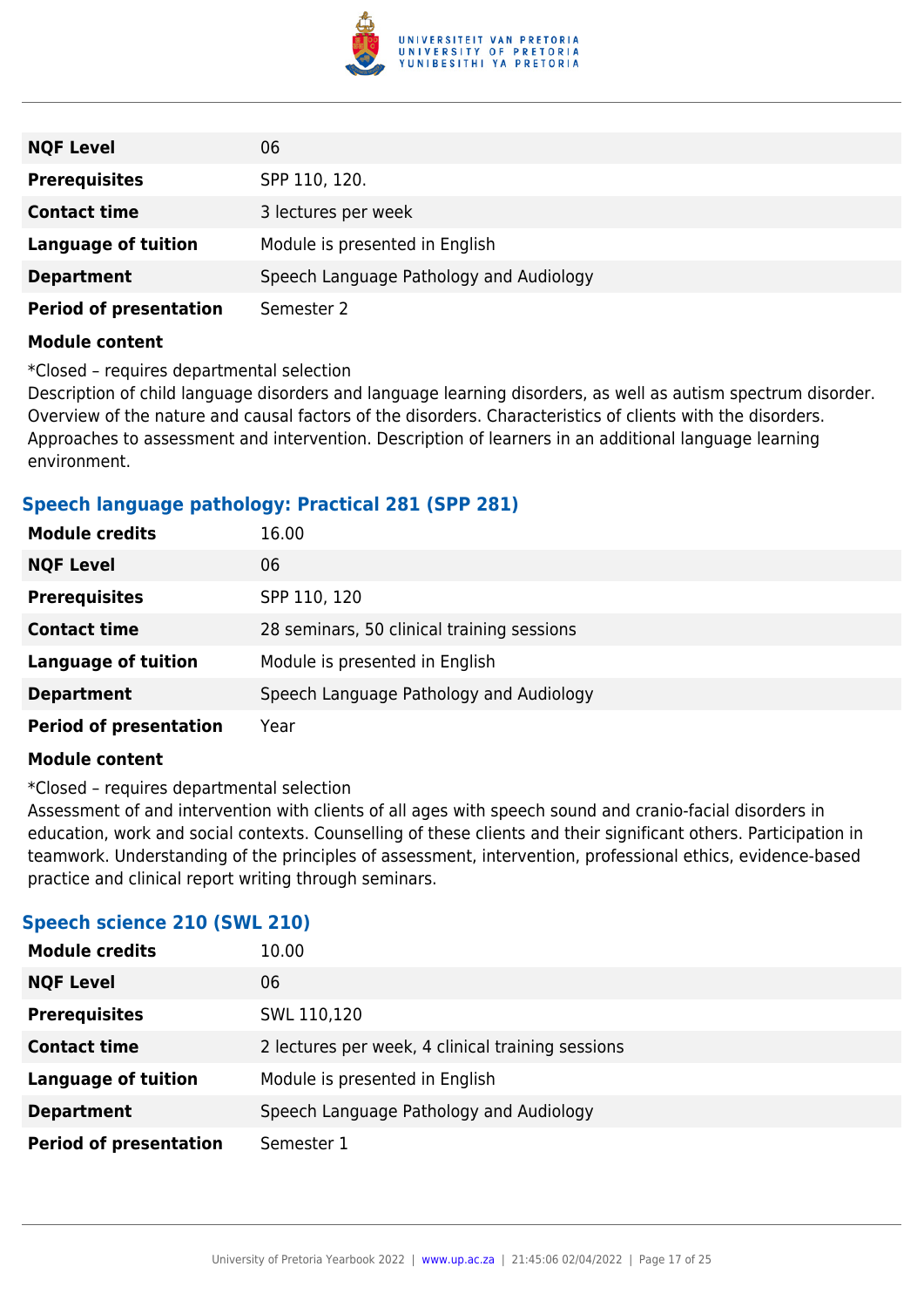

\*Closed – requires departmental selection

Perceptual analysis of speech and voice disorders. Theoretical aspects of scientific collection and recording of speech and voice samples. Perceptual analysis of fluency disorders, voice disorders, developmental phonological and articulation disorders, cleft speech, apraxia and dysarthria, speech of persons with hearing loss. Introduction to basic research in social sciences and humanities. Various approaches to research. Research methods: problem statement, formulation of hypothesis, design of variables, interpretation and graphic presentation of data, and report writing. Ethics in research and plagiarism.

# **Speech science 220 (SWL 220)**

| <b>Module credits</b>         | 10.00                                   |
|-------------------------------|-----------------------------------------|
| <b>NQF Level</b>              | 06                                      |
| <b>Prerequisites</b>          | SWL 110,120                             |
| <b>Contact time</b>           | 2 lectures per week                     |
| <b>Language of tuition</b>    | Module is presented in English          |
| <b>Department</b>             | Speech Language Pathology and Audiology |
| <b>Period of presentation</b> | Semester 2                              |

# **Module content**

Augmentative and alternative communication: An introduction to different AAC systems and strategies that can be used to increase communication competence and participation of individuals with complex communication needs. Assessment and implementation of AAC strategies with various groups of individuals, e.g. beginning communicators, graphic symbol users, as well as individuals with acquired conditions. Feature matching of various AAC devices and systems with application to case studies. Unaided communication: An overview of as well as the application of unaided communication methods such as sign language, finger spelling, natural gestures and keyword signing.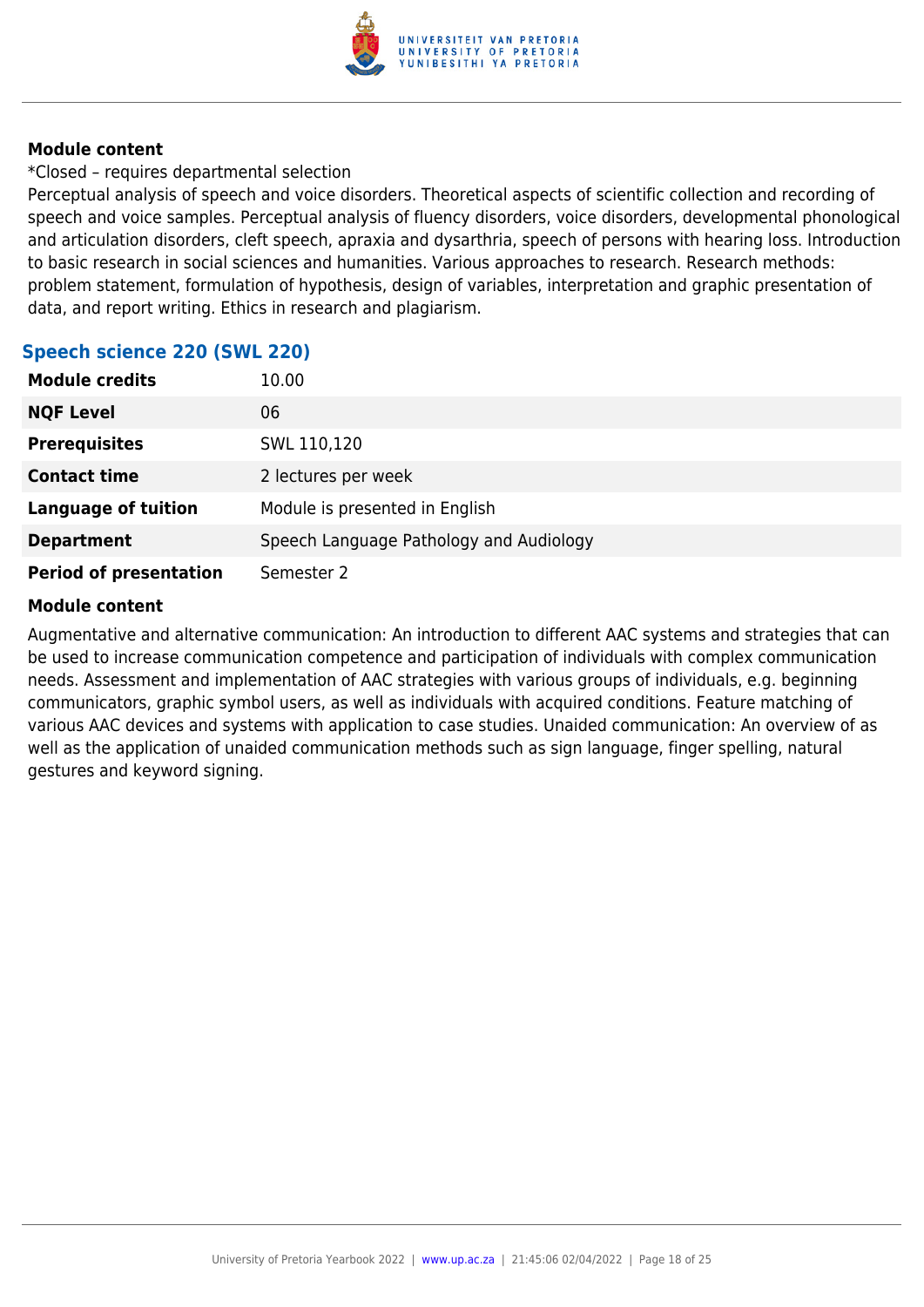

# Curriculum: Year 3

**Minimum credits: 120**

# **Core modules**

# **Integrated healthcare leadership 310 (IHL 310)**

| <b>Module credits</b>         | 8.00                                                                                                                              |  |
|-------------------------------|-----------------------------------------------------------------------------------------------------------------------------------|--|
| <b>NQF Level</b>              | 07                                                                                                                                |  |
| <b>Service modules</b>        | <b>Faculty of Humanities</b>                                                                                                      |  |
| <b>Prerequisites</b>          | IHL 111/2/3, IHL 120, IHL 210, IHL 221/2/3/4 (For Audiology and Speech-Language<br>Pathology students only IHL 210 is applicable) |  |
| <b>Contact time</b>           | 2 lectures per week                                                                                                               |  |
| <b>Language of tuition</b>    | Module is presented in English                                                                                                    |  |
| <b>Department</b>             | <b>Nursing Science</b>                                                                                                            |  |
| <b>Period of presentation</b> | Semester 1                                                                                                                        |  |
|                               |                                                                                                                                   |  |

#### **Module content**

Community needs assessment. Leadership in community development. Planning and implementation of collaborative community-based interventions. Application of principles of monitoring and evaluation. NB: Only for School of Healthcare Sciences and Department of Speech - Language Pathology and Audiology students.

## **Human communication 320 (KMP 320)**

| <b>Module credits</b>         | 10.00                                   |  |
|-------------------------------|-----------------------------------------|--|
| <b>NQF Level</b>              | 07                                      |  |
| <b>Prerequisites</b>          | KMP 210, KMP 220                        |  |
| <b>Contact time</b>           | 3 lectures per week                     |  |
| <b>Language of tuition</b>    | Module is presented in English          |  |
| <b>Department</b>             | Speech Language Pathology and Audiology |  |
| <b>Period of presentation</b> | Semester 2                              |  |

#### **Module content**

\*Closed – requires departmental selection

Service-related professional functions in Audiology and Speech-Language Pathology: Consultation, counselling, education and management. The audiologist and speech-language therapist as consultants in developing countries; medico-legal consultation. Consultation with and education of other professional groups. Counselling of a person with a communication disorder and family after the loss of normal communication or hearing. The speech-language therapist and audiologist as managers: Administration, finances, personnel, purchases and budget. Principles of service delivery in the health system. Organisation of the health system.Neurodevelopmental supportive care and neonatal communication intervention.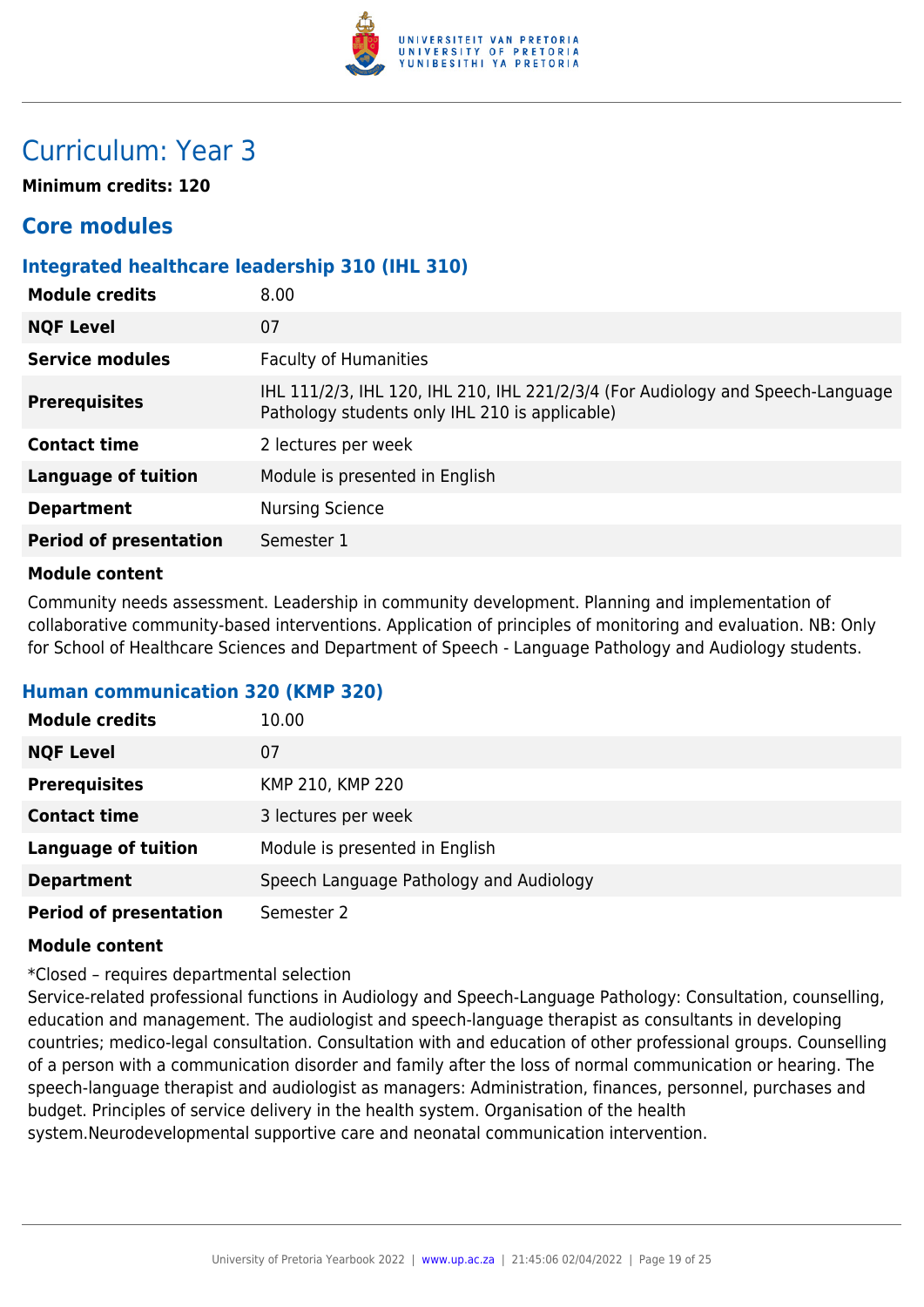

# **Human communication: Practical 381 (KMP 381)**

| <b>Module credits</b>         | 6.00                                        |  |
|-------------------------------|---------------------------------------------|--|
| <b>NQF Level</b>              | 07                                          |  |
| <b>Prerequisites</b>          | KMP 210, 220                                |  |
| <b>Contact time</b>           | 61 clinical training sessions, Ten seminars |  |
| <b>Language of tuition</b>    | Module is presented in English              |  |
| <b>Department</b>             | Speech Language Pathology and Audiology     |  |
| <b>Period of presentation</b> | Year                                        |  |

#### **Module content**

\*Closed – requires departmental selection

Curricular community engagement and its application in Audiology and Speech-Language Pathology. Application of professional functions with special reference to promotion of normal hearing and communication skills; through prevention, training and collaboration in communities. Experiential learning in a public hospital and neonatal communication intervention in practice.

# **Research methodology for healthcare sciences 300 (RHC 300)**

| <b>Module credits</b>         | 30.00                                                                                                                                                                                                                       |  |
|-------------------------------|-----------------------------------------------------------------------------------------------------------------------------------------------------------------------------------------------------------------------------|--|
| <b>NQF Level</b>              | 07                                                                                                                                                                                                                          |  |
| <b>Service modules</b>        | <b>Faculty of Humanities</b>                                                                                                                                                                                                |  |
| <b>Prerequisites</b>          | IHL 110, IHL 121/2/3/4; (ELH 121 and 122); AIM 111, prerequisites for BA<br>Audiology: ODL 210 and 220; KMP 210 and 220, prerequisites for BA Speech-<br>Language Pathology students: SPP 210 and 220; KMP 210 and KMP 220. |  |
| <b>Contact time</b>           | 2 lectures per week, 2 practicals per week                                                                                                                                                                                  |  |
| <b>Language of tuition</b>    | Module is presented in English                                                                                                                                                                                              |  |
| <b>Department</b>             | <b>Nursing Science</b>                                                                                                                                                                                                      |  |
| <b>Period of presentation</b> | Year                                                                                                                                                                                                                        |  |
|                               |                                                                                                                                                                                                                             |  |

#### **Module content**

Concepts of research; research process; research studies appraisal; planning and developing literature review; developing research idea and research question; research principles in designing research proposal; research proposal writing.

# **Speech-language pathology 310 (SPP 310)**

| <b>Module credits</b>      | 14.00                          |
|----------------------------|--------------------------------|
| <b>NQF Level</b>           | 07                             |
| <b>Prerequisites</b>       | SPP 210, 220, 281              |
| <b>Contact time</b>        | 3 lectures per week            |
| <b>Language of tuition</b> | Module is presented in English |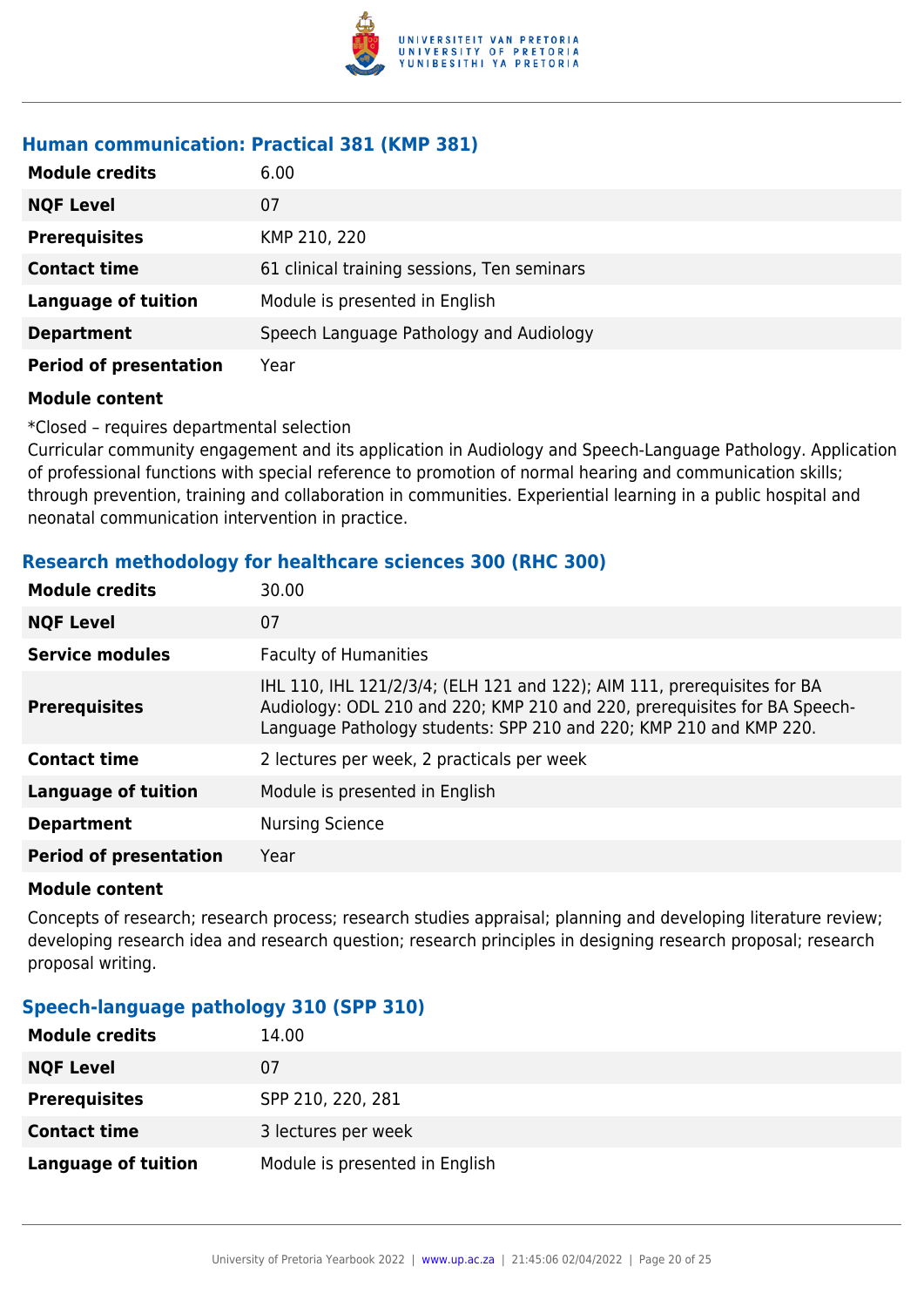

# **Department** Speech Language Pathology and Audiology

# **Period of presentation** Semester 1

#### **Module content**

\*Closed – requires departmental selection

Description of neuromotor speech disorders: Acquired dysarthria, acquired apraxia of speech, childhood apraxia of speech. Description of dysphagia in adults and children. Description of cerebral palsy and voice disorders. Nature and causal factors of the disorders. Approaches to assessment and intervention.

# **Speech-language pathology 320 (SPP 320)**

| <b>Module credits</b>         | 14.00                                   |  |
|-------------------------------|-----------------------------------------|--|
| <b>NQF Level</b>              | 07                                      |  |
| <b>Prerequisites</b>          | SPP 210, 220, 281                       |  |
| <b>Contact time</b>           | 3 lectures per week                     |  |
| <b>Language of tuition</b>    | Module is presented in English          |  |
| <b>Department</b>             | Speech Language Pathology and Audiology |  |
| <b>Period of presentation</b> | Semester 2                              |  |

#### **Module content**

\*Closed – requires departmental selection

Description of aphasia, traumatic brain injury, dementia and fluency disorders. Overview of the nature and causal factors of these disorders and description of the characteristics of clients with the disorders. Approaches to the assessment and intervention.

## **Speech-language pathology: practical 381 (SPP 381)**

| <b>Module credits</b>         | 19.00                                   |  |
|-------------------------------|-----------------------------------------|--|
| <b>NQF Level</b>              | 07                                      |  |
| <b>Prerequisites</b>          | SPP 210, 220, 281.                      |  |
| <b>Contact time</b>           | 14 seminars, 76 practicals              |  |
| <b>Language of tuition</b>    | Module is presented in English          |  |
| <b>Department</b>             | Speech Language Pathology and Audiology |  |
| <b>Period of presentation</b> | Year                                    |  |

#### **Module content**

\*Closed – requires departmental selection

Assessment of and intervention with clients with child-language disorders in education, work, and social contexts. Collaboration with and counselling of these clients and their significant others. Participation in teamwork. Understanding and application of the principles of assessment, intervention, professional ethics, evidence-based practice and clinical report writing through seminars. Guided observation at a voice clinic.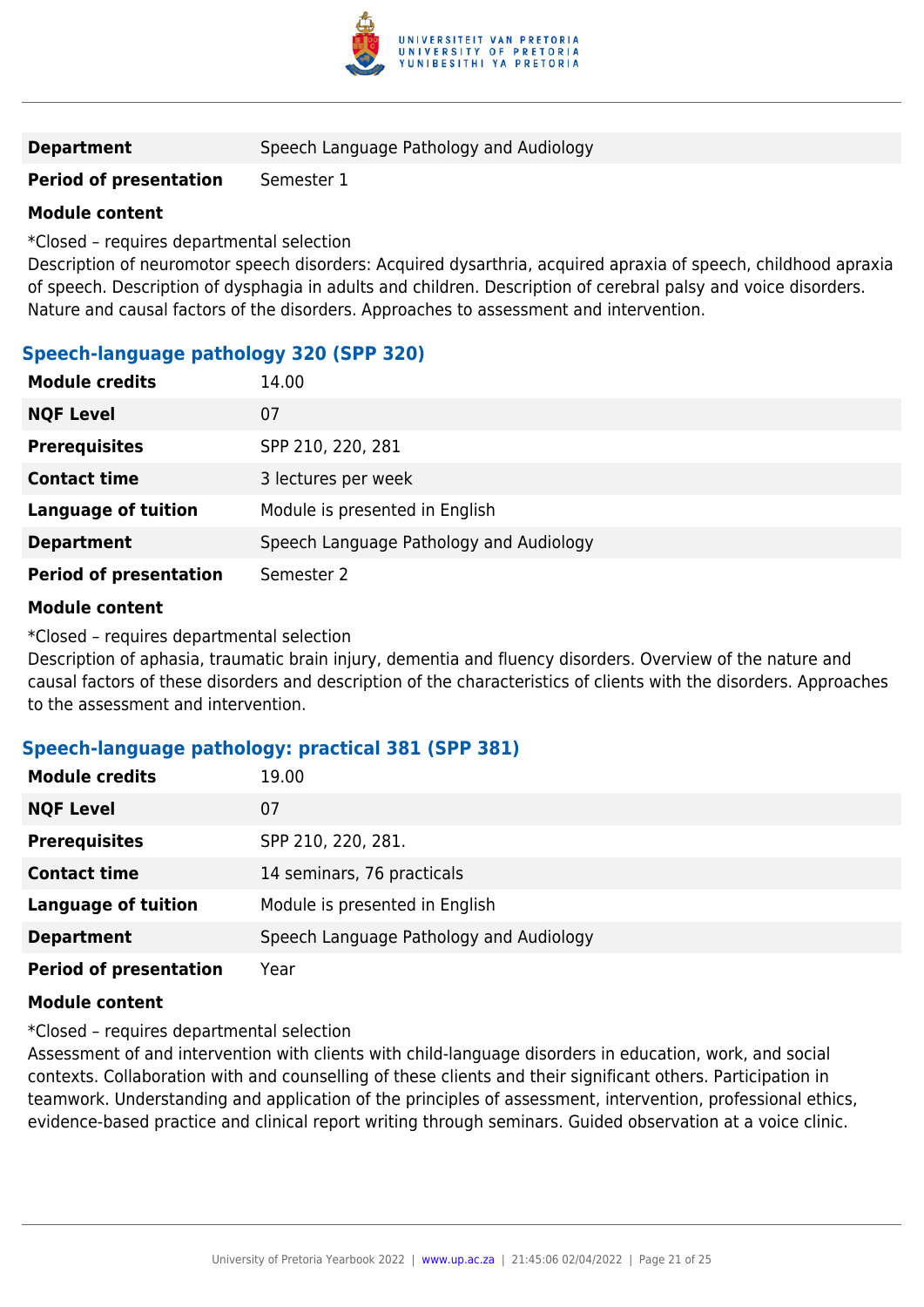

# **Speech-language pathology: Practical 382 (SPP 382)**

| <b>Module credits</b>         | 19.00                                   |  |
|-------------------------------|-----------------------------------------|--|
| <b>NQF Level</b>              | 07                                      |  |
| <b>Prerequisites</b>          | SPP 210, 220, 281.                      |  |
| <b>Contact time</b>           | 14 seminars, 64 practicals              |  |
| <b>Language of tuition</b>    | Module is presented in English          |  |
| <b>Department</b>             | Speech Language Pathology and Audiology |  |
| <b>Period of presentation</b> | Year                                    |  |

#### **Module content**

\*Closed – requires departmental selection

Assessment of and intervention with clients of all ages with language-learning disorders in education, work, and social contexts. Collaboration with and counselling of these clients and their significant others. Participation in teamwork. Understanding and application of the principles of assessment, intervention, professional ethics, evidence-based practice and clinical report writing through seminars.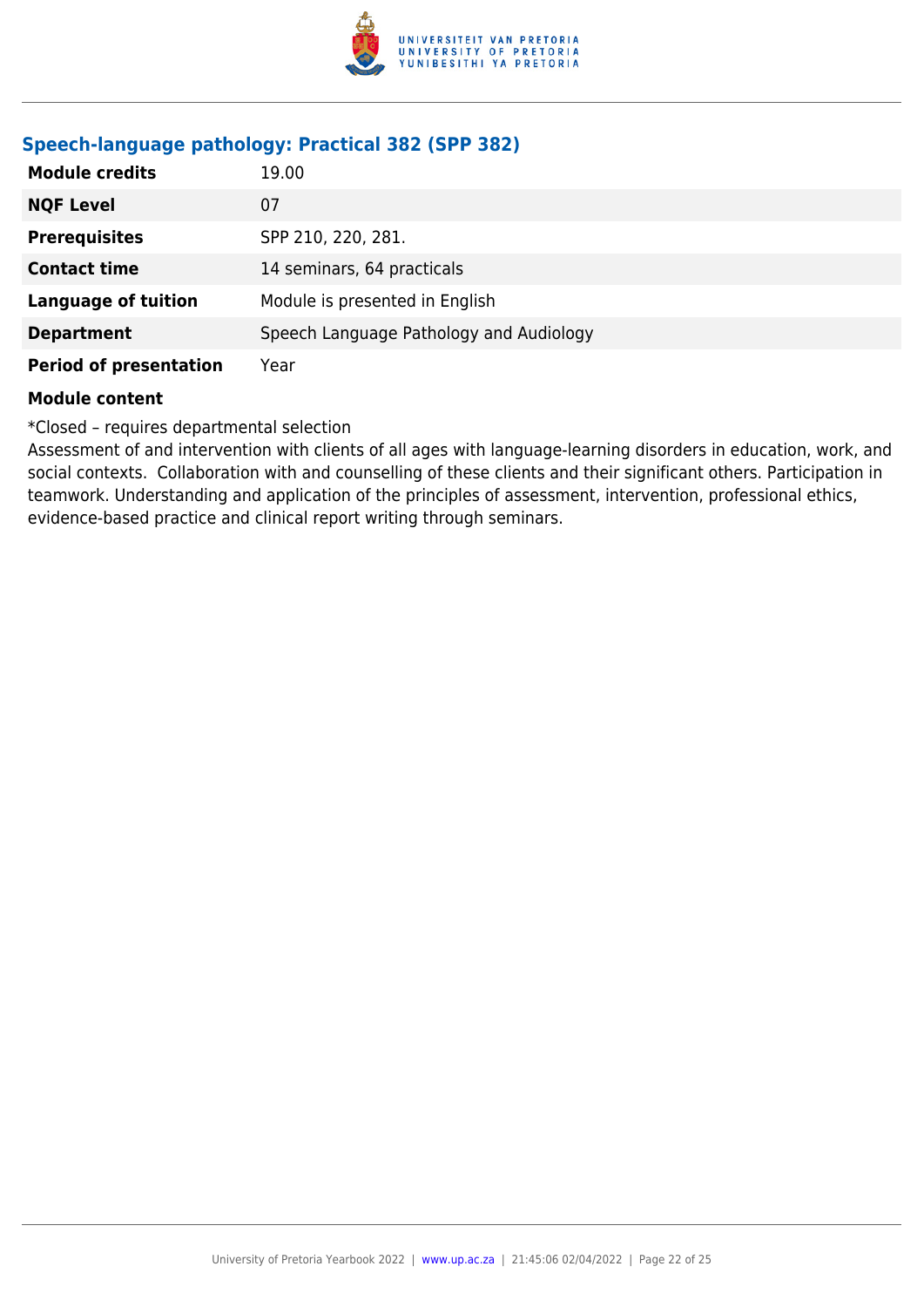

# Curriculum: Final year

**Minimum credits: 120**

# **Core modules**

# **Human communication 481 (KMP 481)**

| <b>Module credits</b>         | 30.00                                                |  |
|-------------------------------|------------------------------------------------------|--|
| <b>NQF Level</b>              | 08                                                   |  |
| <b>Prerequisites</b>          | RHC 300, SPP 310, SPP 320 or ODL 310, ODL 320        |  |
| <b>Contact time</b>           | 14 discussion classes per week, 14 lectures per week |  |
| <b>Language of tuition</b>    | Module is presented in English                       |  |
| <b>Department</b>             | Speech Language Pathology and Audiology              |  |
| <b>Period of presentation</b> | Year                                                 |  |

#### **Module content**

\*Closed – requires departmental selection To compile a research report based on a critical investigation on a profession-specific topic.

# **Human communication: Practical 482 (KMP 482)**

| <b>Module credits</b>         | 15.00                                                          |  |
|-------------------------------|----------------------------------------------------------------|--|
| <b>NQF Level</b>              | 08                                                             |  |
| <b>Prerequisites</b>          | KMP 320, 381, RHC 300, ODL 381 or SPP 381, ODL 382 or SPP 382. |  |
| <b>Contact time</b>           | 21 seminars, 23 clinical training sessions, 23 practicals      |  |
| <b>Language of tuition</b>    | Module is presented in English                                 |  |
| <b>Department</b>             | Speech Language Pathology and Audiology                        |  |
| <b>Period of presentation</b> | Year                                                           |  |

## **Module content**

\*Closed – requires departmental selection

Early communication intervention and aural rehabilitation: clinical application of assessment and intervention principles for infants and young children at risk of communication disorders. Family-centred approach and teamwork. The role and functions of speech-language therapists and audiologists in kangaroo mother care. Facial cleft deformities – clinic practical.

# **Speech-language pathology 410 (SPP 410)**

| <b>Module credits</b> | 20.00                  |
|-----------------------|------------------------|
| <b>NQF Level</b>      | 08                     |
| <b>Prerequisites</b>  | SPP 310, 320, 381, 382 |
| <b>Contact time</b>   | 3 lectures per week    |
|                       |                        |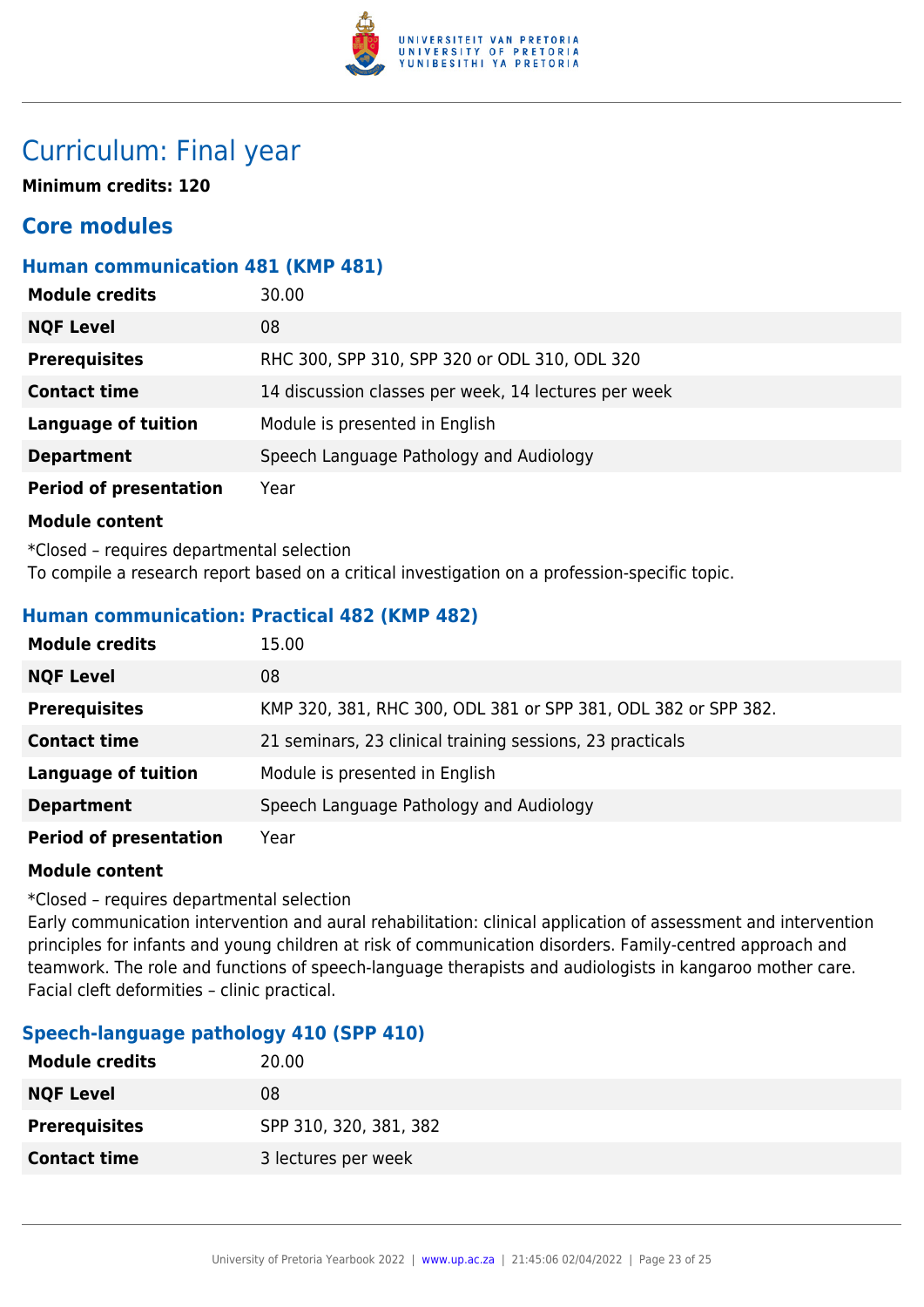

| Language of tuition           | Module is presented in English          |
|-------------------------------|-----------------------------------------|
| <b>Department</b>             | Speech Language Pathology and Audiology |
| <b>Period of presentation</b> | Semester 1                              |

\*Closed – requires departmental selection

Advanced theory, recent research and issues in early communication intervention, craniofacial disorders, dysphagia and cerebral palsy, and fluency disorders. Challenges posed to professional practice in the local context. Evaluation and intervention of individuals with the abovementioned conditions.

# **Speech-language pathology 420 (SPP 420)**

| <b>Module credits</b>         | 20.00                                   |
|-------------------------------|-----------------------------------------|
| <b>NQF Level</b>              | 08                                      |
| <b>Prerequisites</b>          | SPP 310, 320, 381, 382                  |
| <b>Contact time</b>           | 3 lectures per week                     |
| <b>Language of tuition</b>    | Module is presented in English          |
| <b>Department</b>             | Speech Language Pathology and Audiology |
| <b>Period of presentation</b> | Semester 2                              |

#### **Module content**

\*Closed – requires departmental selection

Advanced theory, recent research, and topics in dyslexia, autism spectrum disorders, neuromotor speech disorders, voice disorders, speech sound disorders, adult neurogenic communication disorders and related issues pertaining to life participation approaches and group intervention.

# **Speech-language pathology: practical 481 (SPP 481)**

| <b>Module credits</b>         | 35.00                                                      |
|-------------------------------|------------------------------------------------------------|
| <b>NQF Level</b>              | 08                                                         |
| <b>Prerequisites</b>          | SPP 310, 320, 381, 382                                     |
| <b>Contact time</b>           | 12 practicals, 212 clinical training sessions, 28 seminars |
| <b>Language of tuition</b>    | Module is presented in English                             |
| <b>Department</b>             | Speech Language Pathology and Audiology                    |
| <b>Period of presentation</b> | Year                                                       |

## **Module content**

\*Closed – requires departmental selection

Assessment of and intervention with clients of all ages with a range of communication disorders and dysphagia in health, education, work and social contexts. Collaboration with and counselling of these clients and their significant others. Participation in team work. Provision of educational programmes. Management and evaluation of service provision. Understanding and application of the principles of assessment, intervention, professional ethics, evidence-based practice and clinical report writing through seminars.